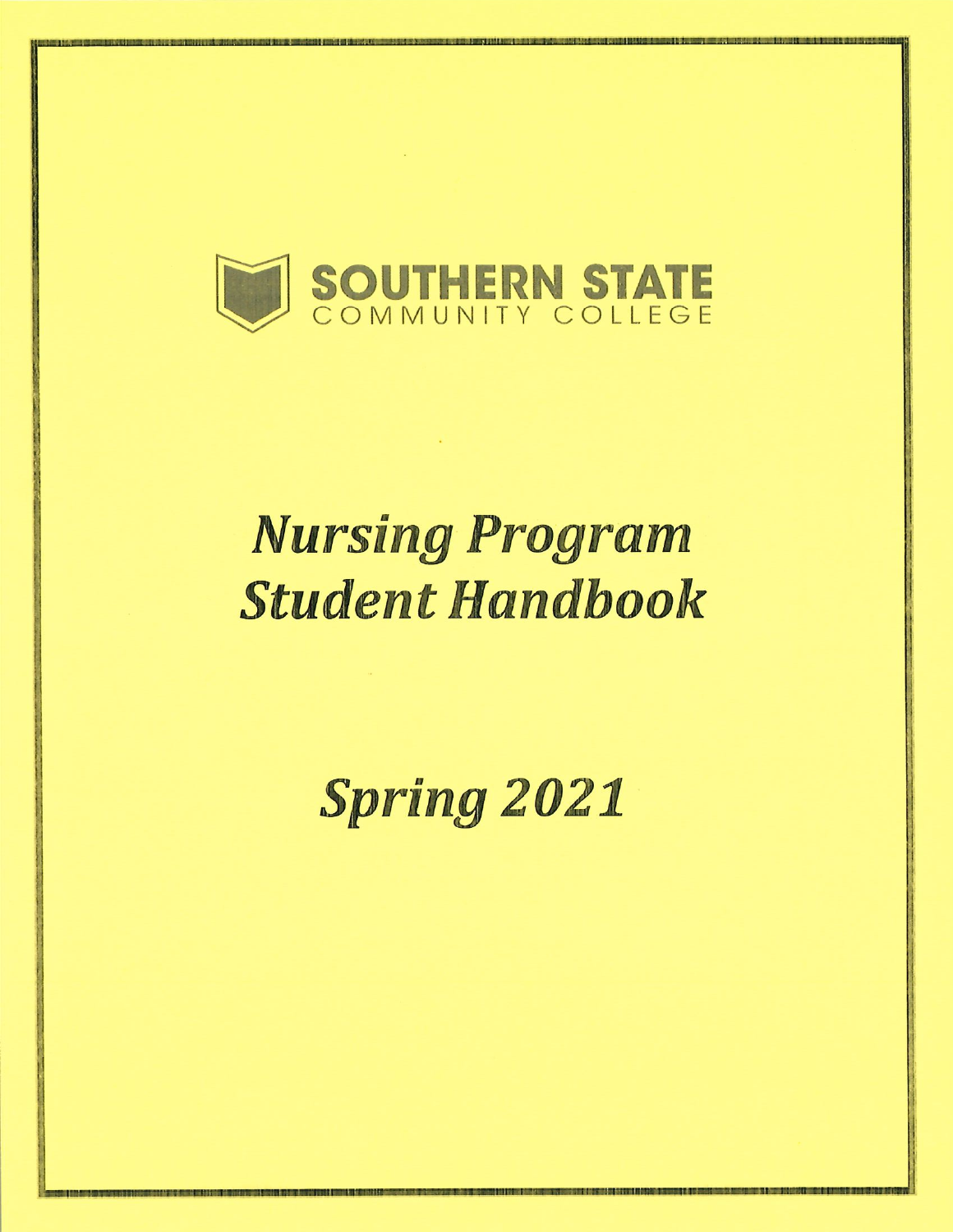### **Table of Contents**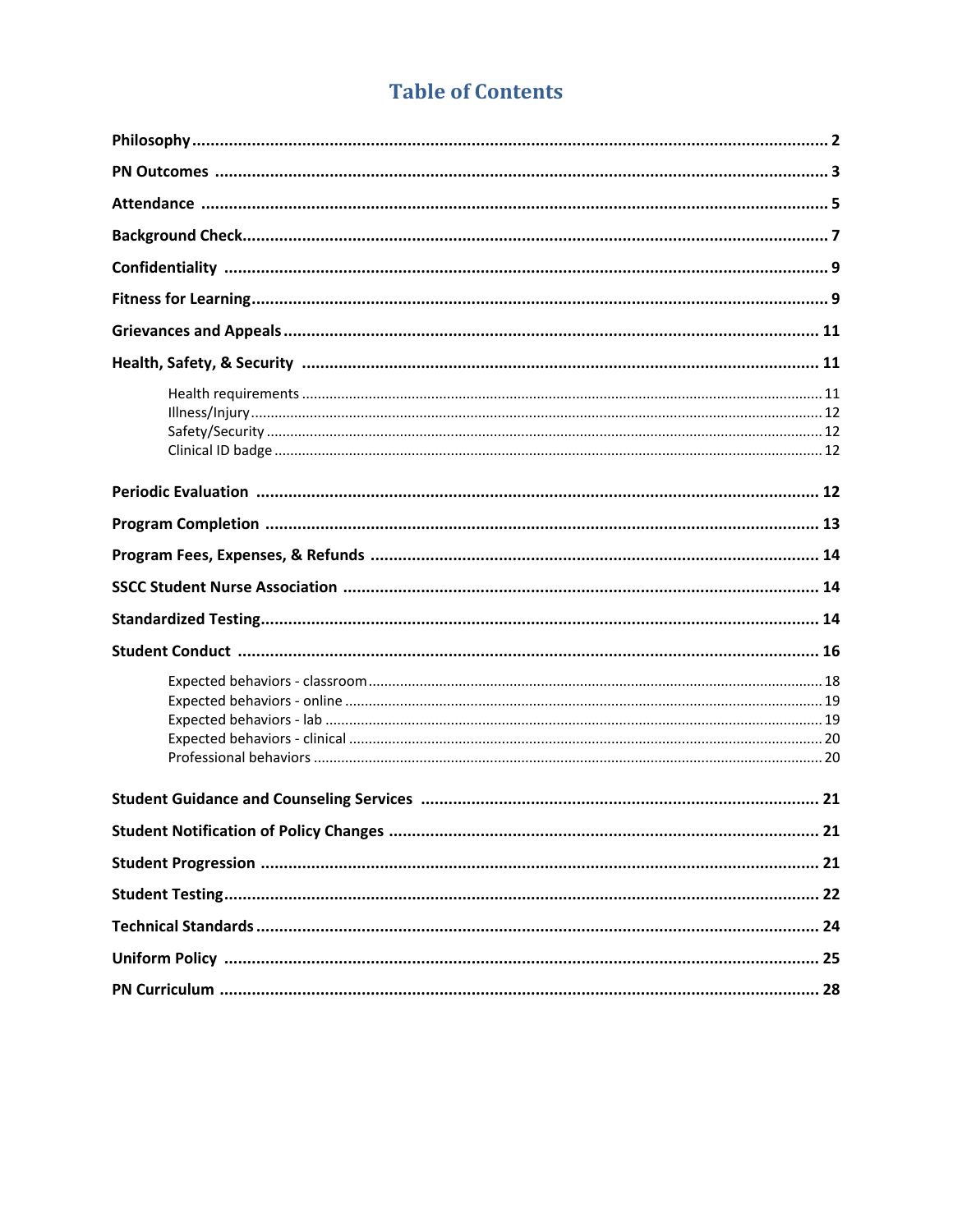#### *Welcome to the Southern State Community College Nursing Program.*

Thank you for choosing a career in nursing. The faculty and I appreciate you selecting our program to prepare you for your entry to nursing practice.

This handbook is prepared to communicate helpful information to assist you to successfully complete the nursing program. Please review the content. If you need clarification, please request assistance from the faculty or staff.

Thank you.

Sincerely,

Julianne P. Krebs

Julianne P. Krebs DNP, RN, NEA-BC Director of Nursing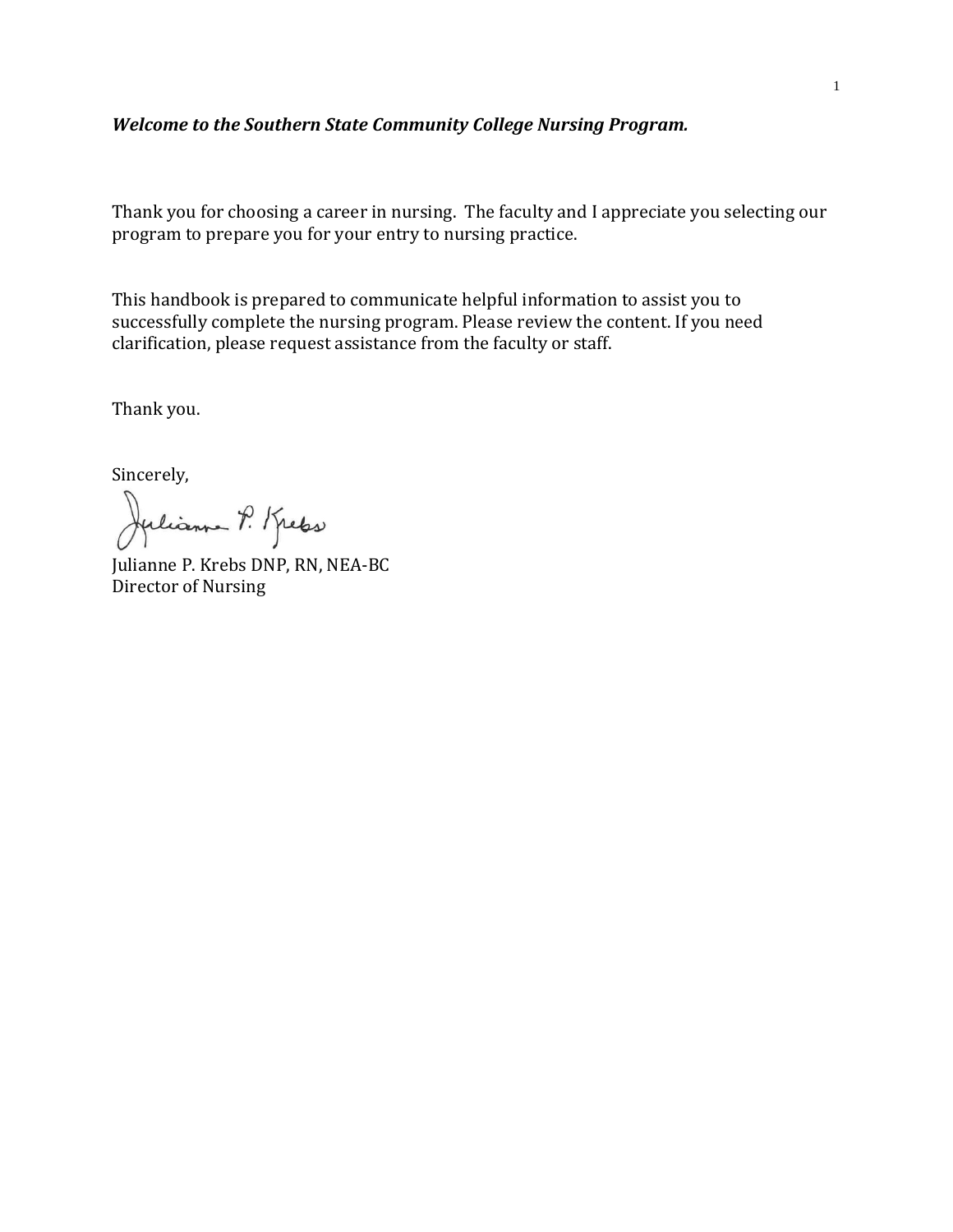#### **PHILOSOPHY FOR THE NURSING PROGRAM**

#### *Mission*

The Nursing Programs support the mission of SSCC by providing accessible, affordable, and high quality nursing education. The curriculum prepares graduates to become novice nurse generalists, to continuously improve performance, and adapt to changes within healthcare.

#### *Vision*

The Nursing Programs will provide a positive and supportive learning environment which promotes trust, autonomy, and creative learning via evidence-based and innovative instruction. Faculty will facilitate excellence and creativity in the pursuit and application of knowledge and skills while encouraging mutual respect and professionalism.

#### *Values*

The Nursing Programs value honesty, integrity, respect, tolerance, excellence, compassion, and caring.

*Philosophy*

The nursing faculty and staff of the SSCC Nursing Programs believe:

#### *Person*

Each person is a composite of physiological, psychological, sociocultural, developmental, and spiritual variables. All of the variables interact with the environment. Each person is unique, deserves respect, and has the right to make independent and collaborative decisions.

#### *Environment*

The environment is the cultural, spiritual, social, political, and physical aspects affecting the safety and quality of the person's health. There is constant interaction between the external factors influenced by society and the physical world and the internal factors influenced by the perceptions of the person.

#### *Health*

Health is a continuum of wellness to illness. It is a result of the person's response to the physiological, psychological, sociocultural, developmental, and spiritual variables impacting them.

#### *Nursing*

Nursing is a dynamic interaction between the patient and the nurse designed to promote, maintain, and restore a maximum level of health or provide support toward a peaceful death. Nursing, as an art and applied science, is a creative and continually evolving discipline occurring in a variety of settings. Individuals, families, groups, and communities are served. A specialized knowledge base, intuition and clinical judgment are used to assess, plan, provide, and evaluate care. Interventions are grounded in evidence to compassionately meet the unique needs of the patient.

#### *Education*

Learning is a life-long process, building on past knowledge and experience, and adding new information and skills to assist the learner to adapt to changing needs. Learning involves the development of cognitive, affective, and psychomotor skills. The educational experience facilitates the development of communication processes, clinical reasoning, analytical inquiry, creativity, professional behavior and ethical conduct. The faculty is responsible for providing innovative nursing education based on theory and evidence. The students are responsible for seeking understanding and actively engaging in learning opportunities.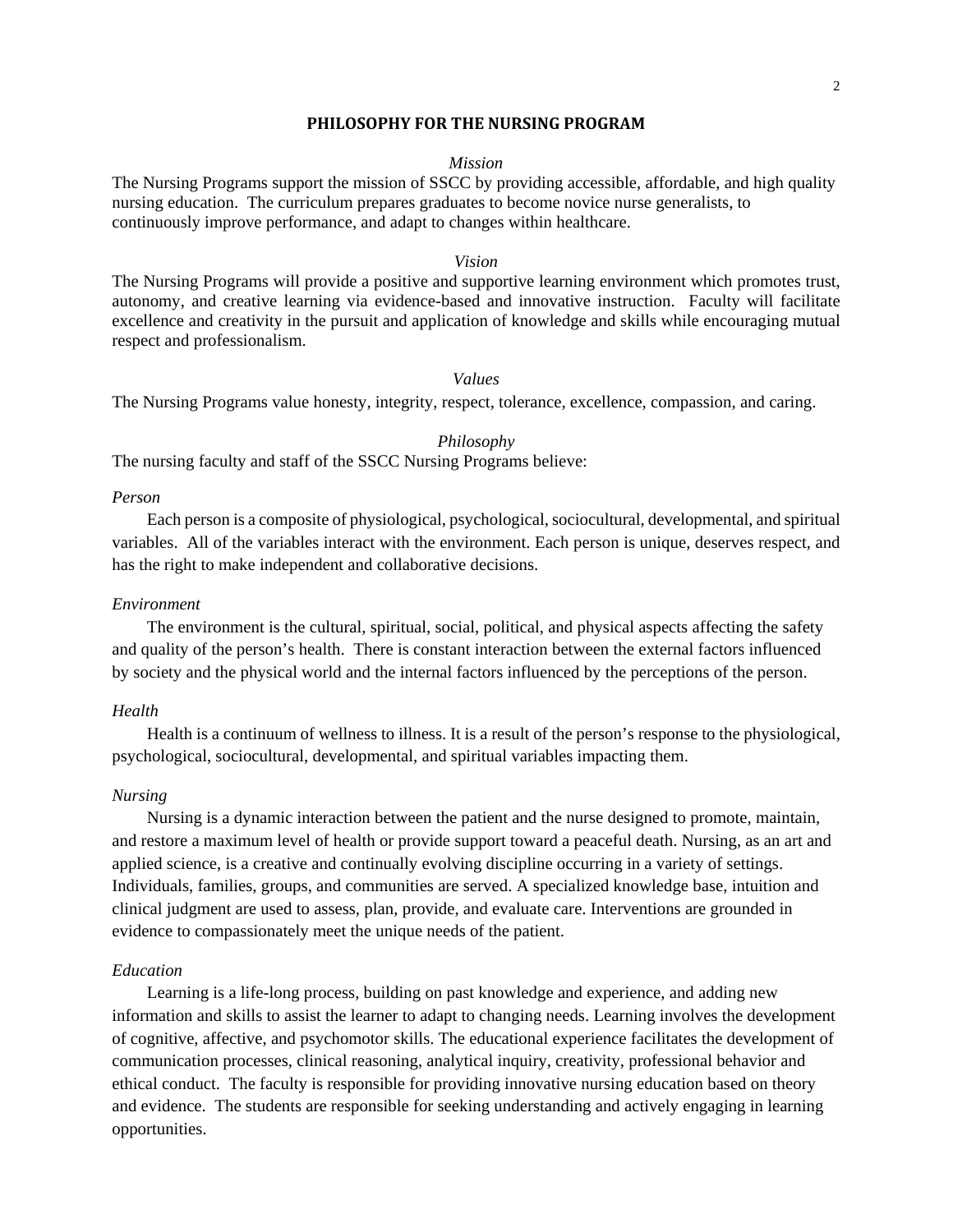| <b>Practical Nursing</b><br>Ohio Nurse                                 | <b>Semester Focus</b>                                                                                                                                                           | <b>Normal Patient</b>                                                                                                   | <b>Patients with Chronic Conditions</b>                                                                                                 | Patients with Acute & Chronic<br>Conditions                                                                                         |
|------------------------------------------------------------------------|---------------------------------------------------------------------------------------------------------------------------------------------------------------------------------|-------------------------------------------------------------------------------------------------------------------------|-----------------------------------------------------------------------------------------------------------------------------------------|-------------------------------------------------------------------------------------------------------------------------------------|
| Competency Model                                                       | Graduates will:                                                                                                                                                                 | 1 <sup>st</sup> Semester                                                                                                | 2 <sup>nd</sup> Semester                                                                                                                | 3rd Semester                                                                                                                        |
| <b>Patient-Centered</b><br>Care                                        | Engage in nursing practice that<br>is holistic and patient-centered<br>while culturally appropriate to<br>individuals, families, and<br>communities.                            | Recognize their own values,<br>beliefs, and attitudes related to<br>health and wellness.                                | Recognize diverse patients'<br>values, beliefs, and attitudes<br>related to health and wellness.                                        | Incorporate diverse patient<br>values, beliefs, and attitudes<br>into plan of care for patients<br>with acute & chronic conditions. |
| Leadership &<br>Professionalism                                        | Practice nursing that includes<br>the acceptance of leadership<br>responsibility and incorporates<br>personal responsibility and<br>accountability for continued<br>competence. | Recognize and demonstrate<br>professional behaviors as<br>expected as a beginning nursing<br>student.                   | Demonstrate professionalism<br>and accountability during the<br>provision of patient care.                                              | Demonstrate professionalism<br>and leadership in the provision<br>and coordination of care.                                         |
| <b>Evidence-Based</b><br><b>Practice</b>                               | Deliver nursing care utilizing<br>documented best practices.                                                                                                                    | Articulate the need for an<br>evidence-based approach to<br>nursing practice.                                           | Implement evidenced-based<br>practice in the care of well<br>patients & patients with chronic<br>conditions.                            | Utilize an evidence-based<br>approach in the provision of<br>patient care to patients with<br>acute & chronic conditions.           |
| <b>Quality</b><br>Improvement &<br><b>Safety</b>                       | Integrate principles of quality<br>improvement and safety into<br>nursing practice.                                                                                             | Identify patient safety issues<br>and risks.                                                                            | Apply safety measures to well<br>patients & patients with chronic<br>conditions.                                                        | Identify and interpret factors for<br>improving patient safety for<br>patients with acute & chronic<br>conditions.                  |
| <b>Informatics &amp;</b><br><b>Technology</b>                          | Utilize patient care technology<br>for the delivery of patient care<br>and management of<br>information.                                                                        | Develop basic understanding of<br>patient care technology and<br>health care information<br>systems.                    | Use patient care technology and<br>health care information systems<br>in the provision and<br>documentation of patient care.            | Incorporate the use of the<br>patient care technology and<br>health care information systems<br>to enhance decision-making.         |
| <b>Communication</b><br><b>Team Work &amp;</b><br><b>Collaboration</b> | Work collaboratively with<br>individuals, significant support<br>person(s), and members of the<br>healthcare team utilizing<br>effective professional<br>communication.         | Identify the aspects of effective<br>professional communication and<br>the roles and values of the<br>health care team. | Communicate effectively with<br>health care team to meet the<br>needs of patients.                                                      | Communicate and collaborate<br>with the health care team to<br>provide quality care.                                                |
| <b>Systems-Based</b><br><b>Practice</b>                                | Recognize the role of the nurse<br>within the context of the larger<br>health care system.                                                                                      | Identify the scope of practice of<br>a student nurse within the<br>clinical organization.                               | Articulate the scope of practice<br>of a licensed practical nurse and<br>summarize the contribution of<br>the health care team members. | Incorporate resource<br>management appropriately<br>during the provision of care.                                                   |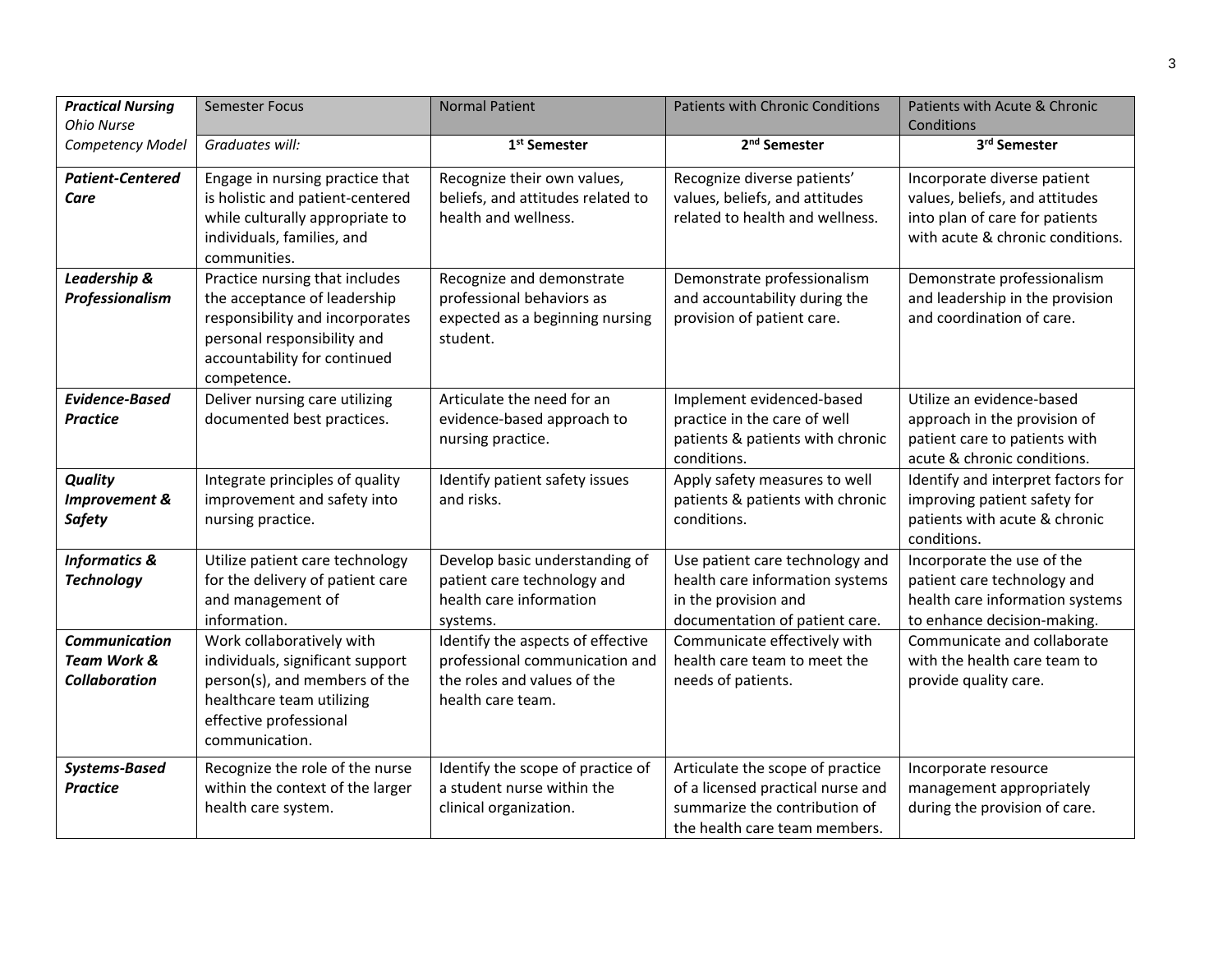

# PROGRAM POLICIES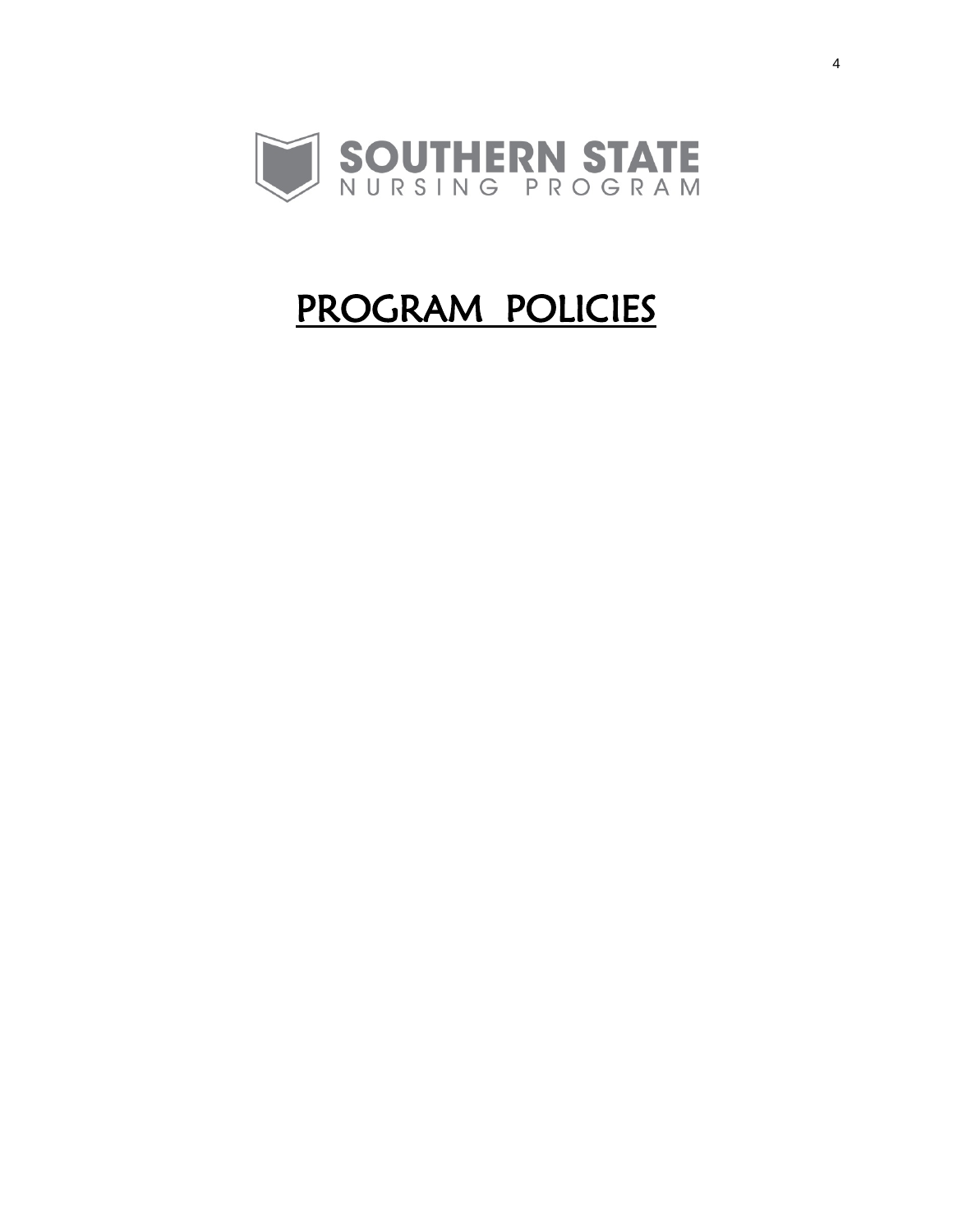#### **ATTENDANCE**

#### **Policy**

Attendance and participation in class / lab / clinical / preceptorship / simulation lab and other learning experiences is **required**. Students are expected to be prepared to begin the learning experience at the time/date scheduled.

#### **Occurrence**

- 1. Students who will be tardy or unable to attend the scheduled learning experience are expected to *personally notify the faculty / instructor/preceptor responsible for the class / skill lab / simulation lab / clinical / preceptorship before the scheduled session on each day.* 
	- a. Contact via instructor's extension or email; may leave message.
	- b. Clinical instructor is to be contacted directly, unless otherwise requested by the individual instructor, when unable to attend clinical experience.
		- i. Must notify the preceptor and clinical instructor when absent during scheduled preceptor hours.

#### **Tardiness**

- 1. Students who arrive for *class / skill lab / simulation lab / clinical / preceptorship* after the scheduled time or leave prior to being released by the instructor will be considered tardy.
	- a. Two episodes of tardiness will be recognized as an absence of 3 hours or no longer than length of class time.

#### **Absence**

- 1. Students absent for *more than* 20% of the hours for the scheduled learning experiences (*class / skill lab / simulation lab / clinical / preceptorship)* for each course will receive an instructor withdrawal and will not be able to complete the course.
	- a. Students approaching the 20% threshold will receive a written warning regarding absenteeism.
		- i. Student must schedule appointment with Director within a week of receiving written warning.
- 2. If the student has not notified the instructor prior to missing a learning experience for the course, a written report of the incident will be completed, the student counseled, and the documentation placed in the student's file. A second incident will result in an "F" for the course.
	- a. Student must schedule appointment with Director within a week of receiving written warning.
- 3. The student is responsible for contacting the instructor within 48 hours following the absence regarding a make-up opportunity for any missed exam. Failure to do so will result in loss of makeup opportunity and a grade of "0" for the exam.
	- a. Only one (1) make-up exam per course is permitted per semester.
		- i. Students absent during exams more than one (1) time will receive a zero (0) score on all missed exams following the one (1) time when a make-up exam is offered.
- 4. If the student is absent and has not notified the instructor prior to missing an exam, the highest grade the student may achieve is 80%. The total of the incorrect responses on the exam will be deducted from the 80%.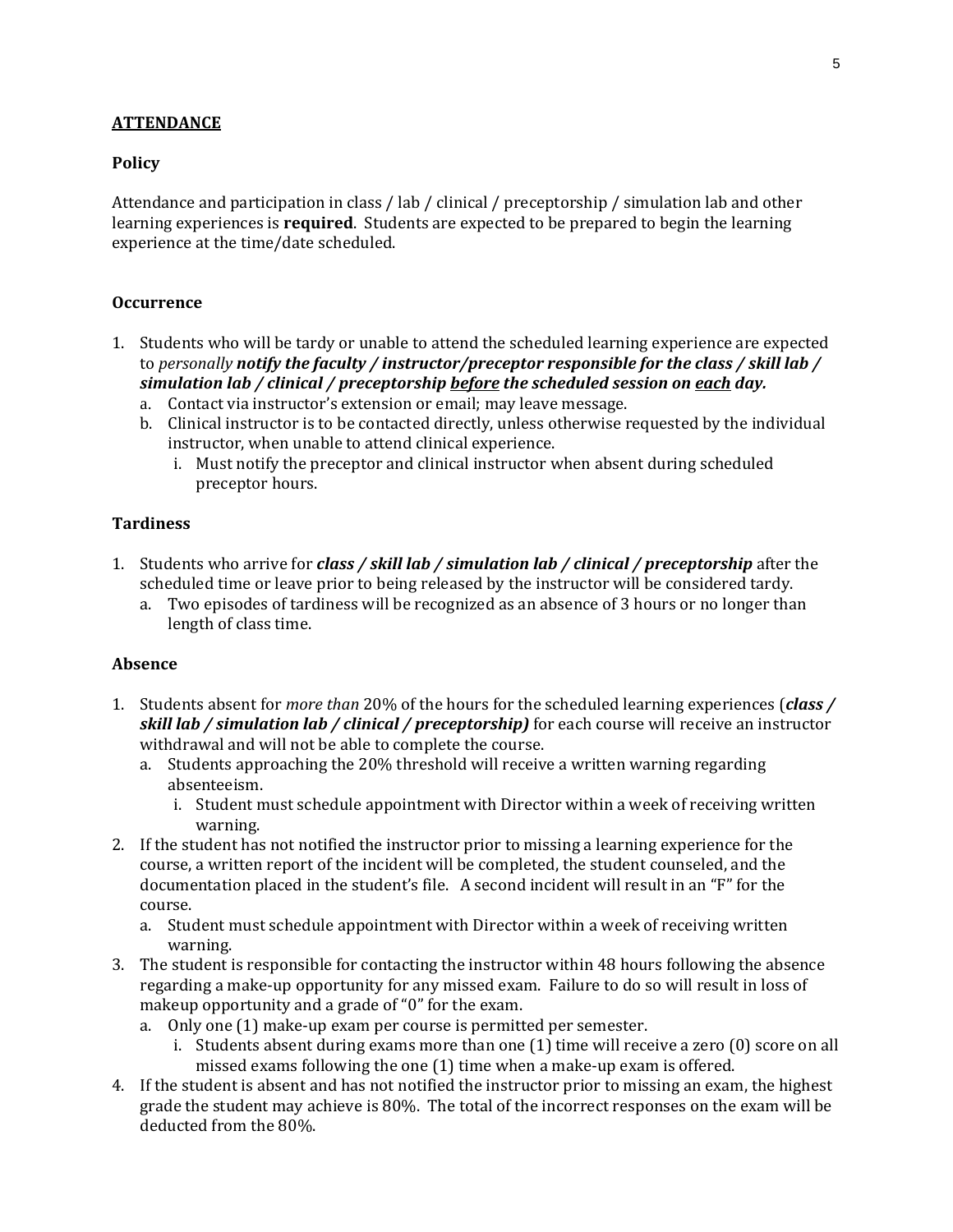- 5. If the student arrives after testing has started and no completed exams have been submitted, the exam must be completed within the remaining scheduled time for testing.
	- a. The student will be identified as tardy.
	- b. If a completed test has been submitted, the student will not be permitted to test and the event will result in an absence. (See 3a and/or 4)
- 6. Students becoming ill during a class / skill lab / sim lab are expected to quietly leave the classroom / skill lab / sim lab setting. The instructor is to be notified following the class.
	- a. If a student becomes ill during an exam, the student's grade will be calculated as submitted. A make-up opportunity is not available.
- 7. Students becoming ill or injured during clinical are to notify the clinical instructor immediately. a. Patient care will be reassigned.
	- b. Emergent needs of the student will be addressed.
	- c. Students are responsible for fees associated with any healthcare obtained.
		- i. Includes health care needed due to concern over possible personal injury from an accident during clinical practice.
- 8. If a student arrives unfit or unprepared for any learning experience, the student will be dismissed from the learning experience, and will result in an absence.
- 9. Dismissal from clinical area due to failure to follow policy will result in an absence.
- 10. Students are responsible for knowledge related to the content reviewed during the learning experience not attended.
- 11. The information in the following table identifies actions needed when a student is absent from a learning experience.

| <b>Classroom</b>        | <b>Skill Lab</b>        | Sim Lab                     | <b>Clinical / Preceptor Experience</b> |
|-------------------------|-------------------------|-----------------------------|----------------------------------------|
| Contact instructor      | Review knowledge        | Attendance at another       | Clinical assignment for missed         |
| prior to learning       | and skill. Absence      | scheduled session or a      | hours will be at the discretion of the |
| experience if absent or | during a session of a   | make-up assignment, at the  | instructor. Only one makeup            |
| tardy. Contact the      | skill evaluation will   | simulation instructor's     | opportunity will be offered.           |
| instructor within 48    | result in the loss of 1 | discretion, is required for |                                        |
| hours following the     | attempt.                | any missed simulation       | Clinical hours supervised by a         |
| absence regarding a     |                         | activity.                   | preceptor are to be completed as       |
| make-up opportunity     |                         | The student is<br>$a_{-}$   | scheduled.                             |
| for any missed exam.    |                         | responsible for             | a. The schedule for the                |
|                         |                         | contacting the              | preceptorship hours must be            |
|                         |                         | simulation instructor       | approved by the clinical               |
|                         |                         | regarding the required      | instructor prior to beginning the      |
|                         |                         | make-up assignment.         | preceptorship.                         |
|                         |                         |                             | b. All missed clinical                 |
|                         |                         |                             | preceptorship hours must be            |
|                         |                         |                             | rescheduled with the preceptor         |
|                         |                         |                             | and approved by the clinical           |
|                         |                         |                             | instructor.                            |
|                         |                         |                             |                                        |

#### 12. Weather Cancellations/Delays

- **a.** Nursing courses begin at the time scheduled for the college to open. **Please note this is different than the SSCC Policy.**
	- i. As an example, if you are scheduled for a class from 8:30 am to 11:00 am and the college is opening at 10:00 am, you are expected to report to class at 10:00 am.
- b. Clinical cancellation will be determined by the clinical instructor.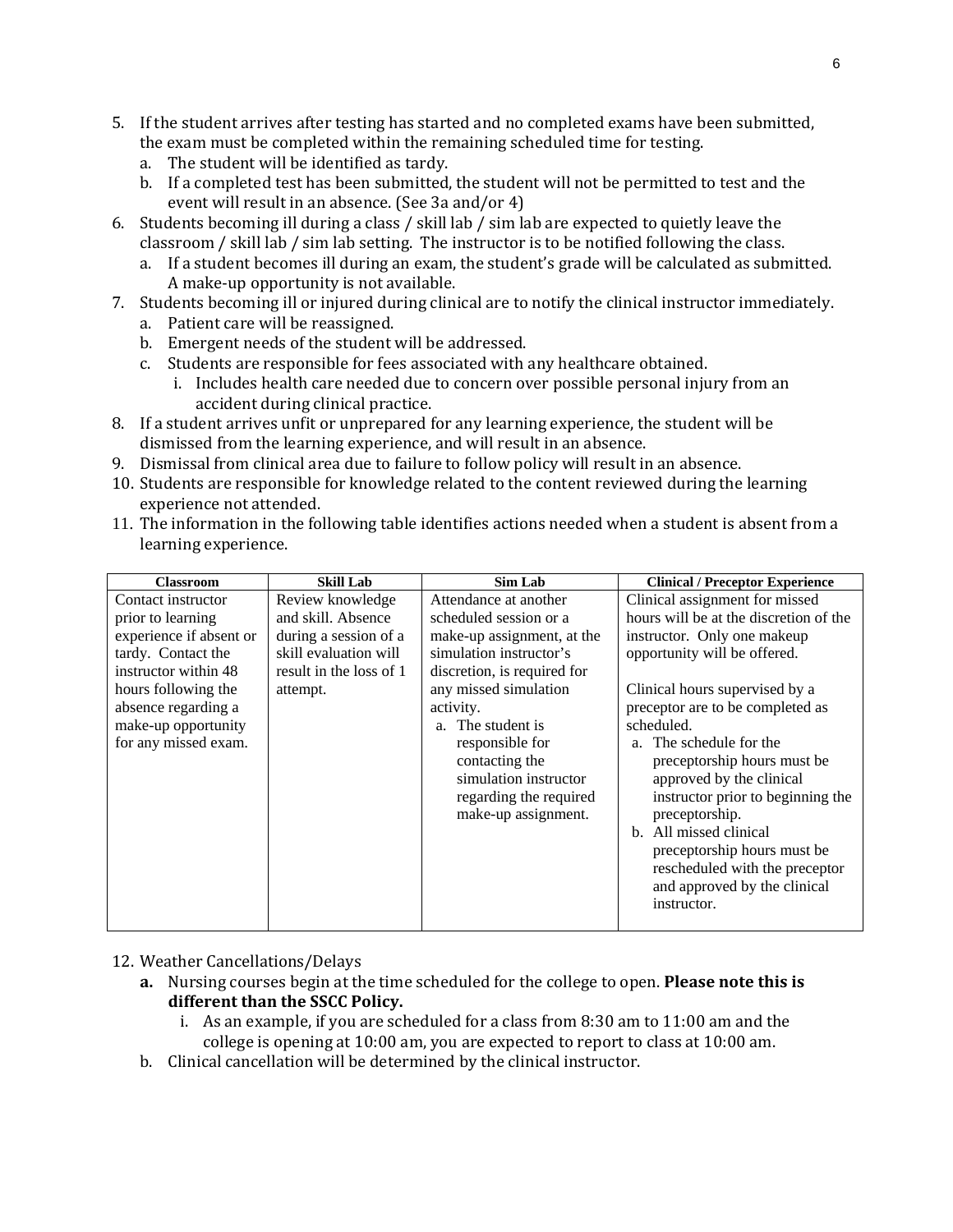#### **BACKGROUND CHECK**

#### **Policy**

Criminal background record checks will be conducted for all health science students as a requirement for clinical sites. This review is completed to ensure the safety of patients and others while fulfilling the requirements of the Ohio Revised Code (ORC). Students are notified of the requirement as a component of the application process and/or per associated syllabi in addition to this policy.

A past felony or misdemeanor conviction may disqualify a student from completing the clinical/practicum requirements of a Health Science program and therefore, would not be able to complete the associated course and/or program. Also, the student may be prohibited from taking a state licensure/certification exam.

#### **Guidelines**

- 1. Students will be given a copy of this policy before the criminal background check is completed.
- 2. Fees related to the criminal background check will be the responsibility of the student. The fee may be a component of lab fees.
- 3. Students are required to complete a criminal background check conducted by SSCC to participate in the health science programs.
	- a. Students are expected to attend the session scheduled for completion of the criminal background check.
- 4. If unable to attend, the student may need to travel to another campus as scheduled by appointment.
- 5. A repeat criminal background check report (with an additional fee) will be obtained for the following:
	- a. Charge or conviction of any offense during enrollment
		- i. Students must report to the director of the health science program enrolled any charge or conviction of offenses. Failure to comply with reporting may result in dismissal from the program
			- a. The report to the director must be completed within the next business day following the charge or conviction
			- b. The student will not participate in any clinical experience until clearance to return to the clinical is granted by the program director.
	- b. Clinical site rejection due to clinical facility background check results
	- c. Break of enrollment for more than one educational term.
- 6. At the time scheduled for criminal background checks:
	- a. Student will present an Ohio (or other state) Driver License or Ohio (or other state) Identification Card
	- b. The student will present an unsigned "Consent for Criminal Background Record Check" at the time the check is completed.
		- i. A copy of the consent was distributed with the copy of this policy (see item 1)
	- c. Student will complete and sign the "Consent for Criminal Background Record Check" under the observation of the person completing the procedure.
		- i. If the student is less than 18 years of age, the Parent/Guardian WebCheck Waiver is to be completed before the Criminal Background Check is conducted and presented by the student at the time of the procedure.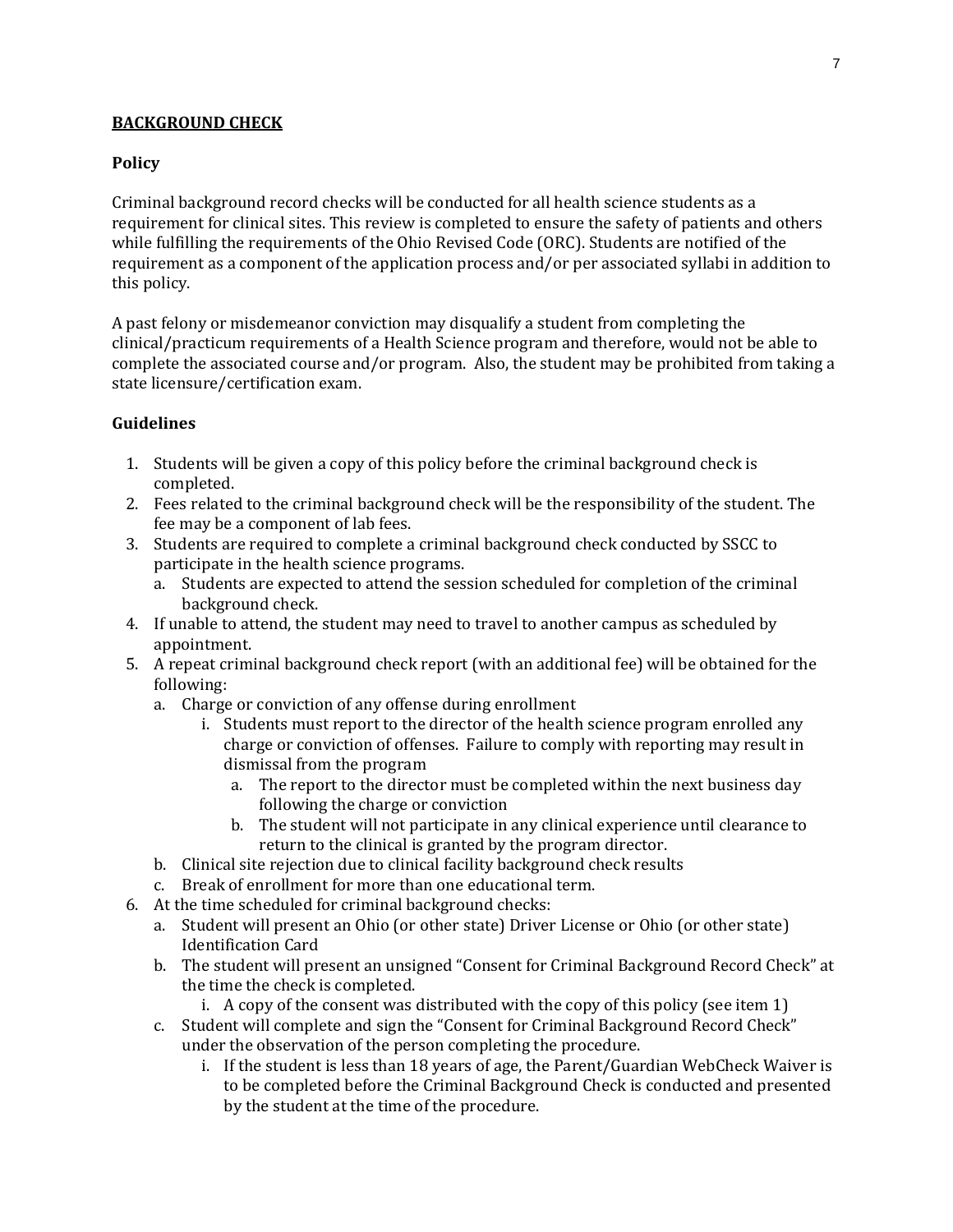- 7. National WebCheck System will be accessed and information sent to Bureau of Criminal Identification and Investigation (BCI&I) and/or the Federal Bureau of Investigations (FBI) per program requirement.
	- a. Students not having continuous residence in the State of Ohio for five (5) years must complete a criminal background check from the Federal Bureau of Investigation (FBI).
- 8. Students with prints that cannot be captured or of poor quality must complete an ink-rolled card.
	- a. The ink-rolled card will be given to the student.
	- b. The student will contact a local law enforcement agency to have the card imprinted.
	- c. The card must be returned to the SSCC designated person responsible for completing the criminal background check within 2 business days.
	- d. The card with associated documentation will be forwarded to BCI& I and the FBI per US mail.
- 9. The Criminal Background Records will be reviewed by the program directors of the Health Science Programs.
	- a. Guidelines included in the ORC and the associated section of the Ohio Administrative Code (OAC) are used to determine the student's eligibility to participate in the clinical experience.
	- b. Additional information needed to evaluate eligibility for clinical may be requested from the student.
		- i. Additional information requested may include the following:
			- a. Copy of the law enforcement report for the incident associated with the violation.
			- b. Copy of final disposition of the case from court.
			- c. Documentation from the court identifying that all conditions subject to the conviction were/are being met
				- i. Fine
				- ii. Parole
				- iii. Probation
	- c. Students will not be permitted to participate in clinical/practicum until additional information is considered and eligibility is determined.
	- d. Criminal Background Record Reports and any additional information obtained will be stored in confidential files by the director of the Health Science Program in which the student is enrolled.
		- i. Files are destroyed when the student graduates from the Health Science Program
		- ii. Reports of students who do not complete will be destroyed two semesters after last attendance in Health Science Program.
	- e. Students with records identifying more than one substance abuse related conviction, not noted as a bar for the clinical experience, will be advised to seek counseling as needed.
		- i. Student will be advised that supporting documentation may be required by the licensing organization.
	- f. The Criminal Background Record Report is only available for use as described above.
		- i. The student may request a copy of the report by accessing the following links:
			- a. Bureau of Criminal Identification and Investigation (BCI&I) [https://www.ohioattorneygeneral.gov/Files/Forms/Forms-for-BCI-Criminal-](https://www.ohioattorneygeneral.gov/Files/Forms/Forms-for-BCI-Criminal-Records-and-Background-Chec/Background-Check-Forms/Request-for-Copy-of-Ohio-BCI-Check)[Records-and-Background-Chec/Background-Check-Forms/Request-for-Copy](https://www.ohioattorneygeneral.gov/Files/Forms/Forms-for-BCI-Criminal-Records-and-Background-Chec/Background-Check-Forms/Request-for-Copy-of-Ohio-BCI-Check)[of-Ohio-BCI-Check](https://www.ohioattorneygeneral.gov/Files/Forms/Forms-for-BCI-Criminal-Records-and-Background-Chec/Background-Check-Forms/Request-for-Copy-of-Ohio-BCI-Check)
			- b. Federal Bureau of Investigations <http://www.fbi.gov/about-us/cjis/background-checks>
		- ii. The student may obtain a copy of the report from the appropriate Program Director by signing the BCI/FBI dissemination log.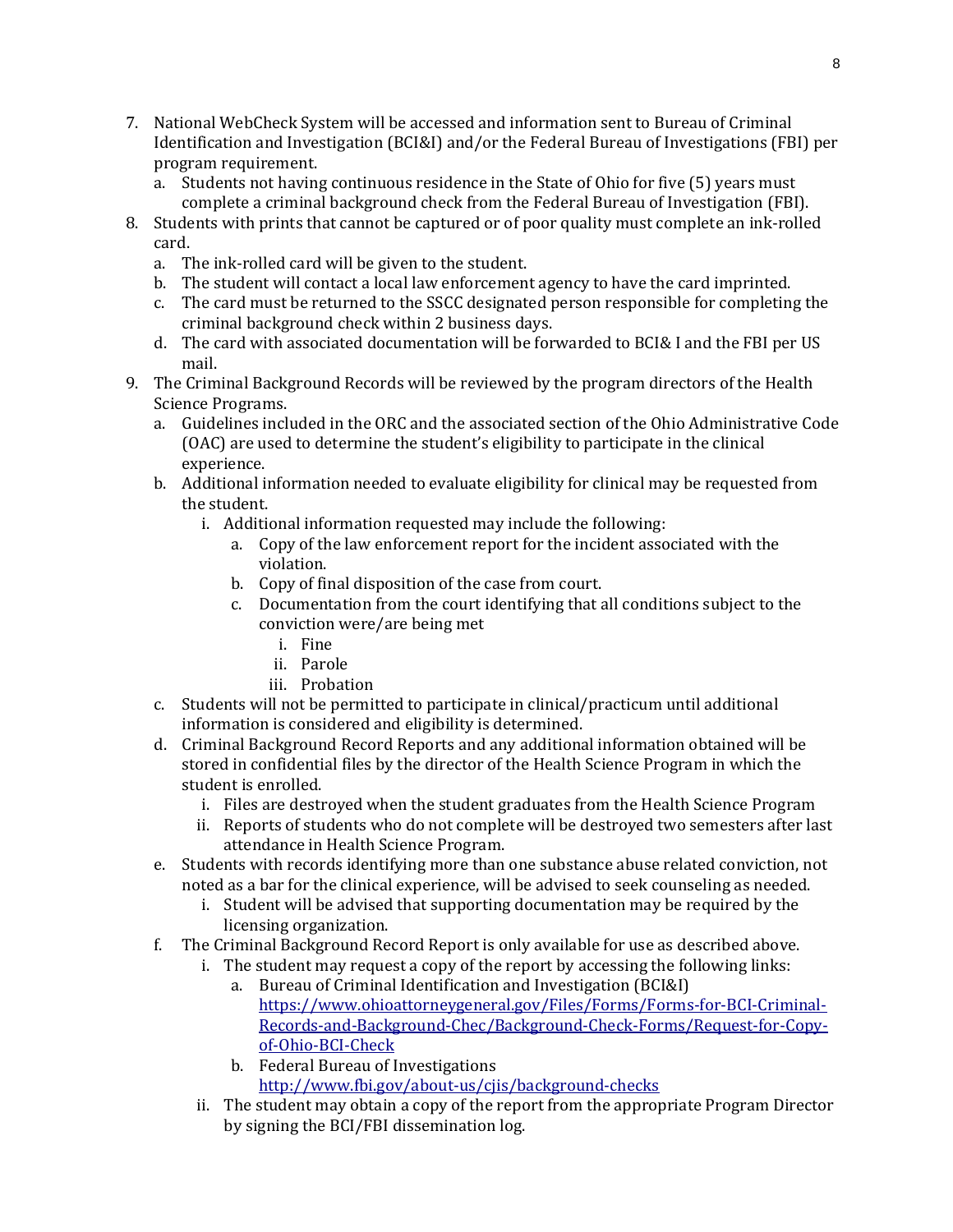#### **CONFIDENTIALITY**

#### **Policy**

Students will respect the privacy of the individuals encountered during the educational experience.

#### **Guidelines**

- 1. All information concerning patients will be held strictly confidential.
- 2. Patient information will be discussed only with health care providers involved in the professional care of the patient.
- 3. Discussions of patient information will be conducted in nonpublic secure areas.
- 4. No patient identified records may be removed from the clinical facility.
- 5. Violation of this policy will lead to disciplinary action and may result in dismissal from the program.
- 6. Violators may be liable for legal action by the patient, family, and/or health care facility.
- 7. See SSCC catalog and clinical site policies for more information.

#### **FITNESS FOR LEARNING**

#### **Policy**

The Health Science Programs are committed to protecting the safety, health, and welfare of the students, faculty, staff and people who come into contact with the faculty, staff, and students during the learning experiences. Students are expected to evaluate their fitness for learning. As noted in the Student Code of Conduct Policy of Southern State Community College, illicit use, possession, sale, conveyance, distribution, and manufacturing of illegal drugs, intoxicants, or controlled substances in any amount or in any manner and the abuse of non-prescription and prescription drugs are prohibited. The use or abuse of any substance negatively impacting performance, fitness for classroom, lab or clinical study, and safety is prohibited.

#### **Guidelines**

- 1. Faculty will continually assess the behavior of students to ensure a safe environment is maintained.
- 2. Substance screening will be conducted at the following times:
	- a. Per clinical agency requirement
		- i. Repeat screen when student is out of program greater than 1 semester.
	- b. For cause
		- i. The following may prompt a substance screening:
			- a. Faculty member/staff observes phenomena, such as direct observation of drug use and/or physical symptoms or manifestations of being under the influence of a substance of abuse.
				- i. Display of erratic behavior, slurred speech, staggered gait, flushed face, dilated/ pinpoint pupils, wide mood swings, syncopal episode, other behaviors, and/or deterioration of academic performance.
				- ii. Behaviors prompting concern related to student's ability to function safely.
			- b. Information that a student has verbalized or displayed abuse of a substance.
			- c. Information that a student has been arrested or charged with a substance abuse related offense.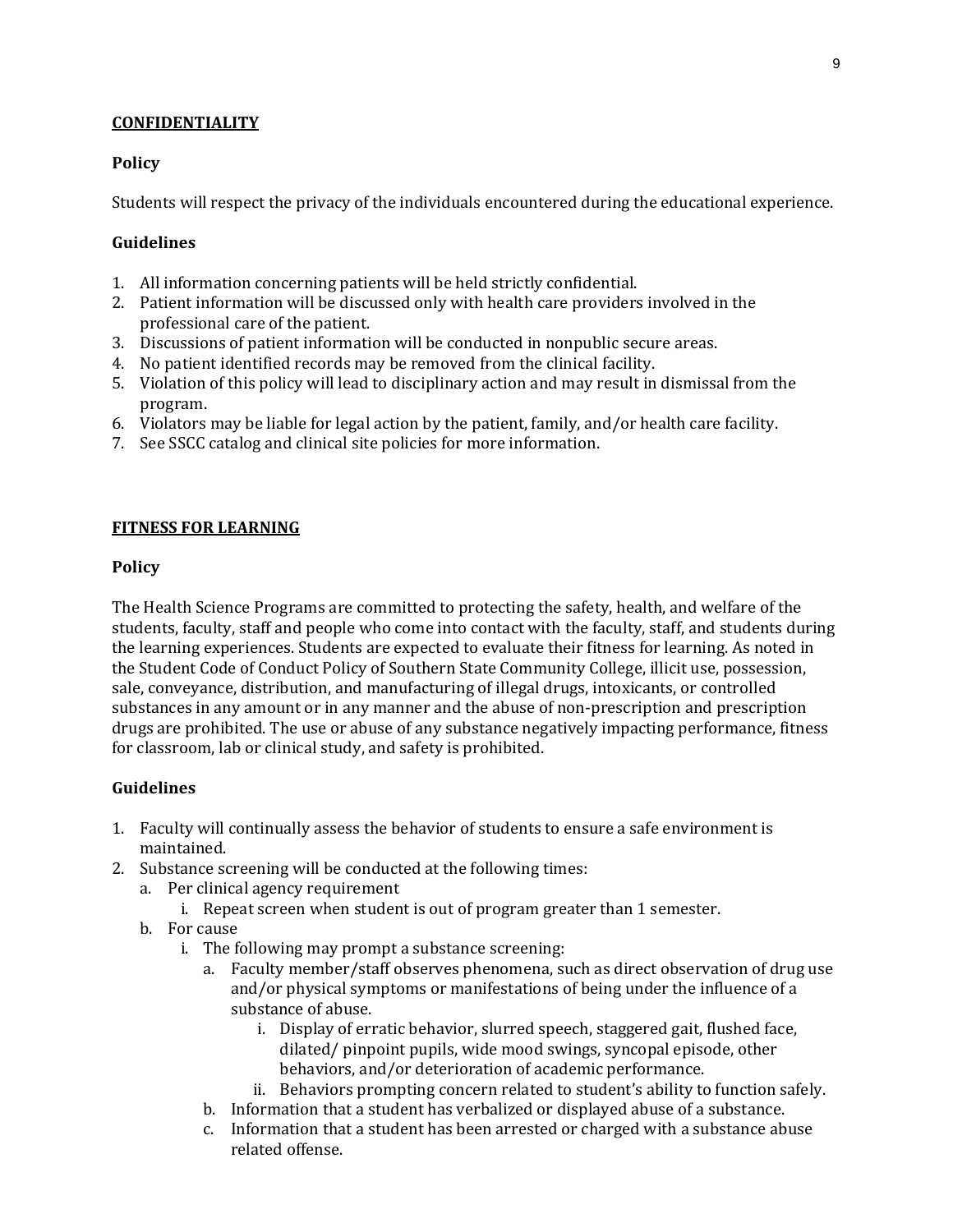- d. Conviction by a court or being found guilty, plea of guilty, or a plea of no contest for substance abuse related offense.
- c. Screening will be conducted at a "CLIA" certified laboratory with a medical review available. The program director will notify the students of the sites the students may utilize.<br>i. Screening results from other sources will not be accepted
	- i. Screening results from other sources will not be accepted<br>ii. Urine for drug screen or breath for alcohol will be collecte
	- Urine for drug screen or breath for alcohol will be collected and completed per the procedures of the testing laboratory.
	- iii. Drug detection through urine drug screening is determined by the quantity of metabolites present in the urine.
		- a. A dilute specimen is invalid for determining the absence of drugs in the specimen.
			- i. When the director is notified of a dilute specimen that is negative, the student will be contacted and informed a repeat drug screen is needed within the next 48 hours.
			- ii. The student will be informed to refrain from drinking excessive amounts of fluid prior to the testing.
			- iii. A second "dilute" result will be considered positive.
- d. Student will be removed from the learning experience until the results of the testing have been assessed when the screening is performed due to cause.
- e. Screening for cause will be conducted as arranged by the faculty/director and the contracted entity.
	- i. The testing process defined by the testing site will be followed.
- f. Results will be verified via a structured review process by the testing agency.
- g. Refusal to consent to screening or attempts to interfere with the integrity of the test will result in dismissal from the program.
- h. Results will be provided to the program director by the testing laboratory via fax, email, or US mail.
	- i. Strict confidentiality will be maintained.
- 3. A confirmed positive result of a drug or alcohol screening will result in the following:
	- a. The medical review officer at the testing agency will review all positive test results
	- b. The student will be referred to the VP of Student Services
		- i. A referral for evaluation and counseling will be completed.
		- ii. The policies of the SSCC Academic Catalog will be followed.
	- c. The student will not be able to fulfill the clinical component of the course content and will receive an "F" for the course.
	- d. If a student holds a professional healthcare licensure (such as respiratory therapy or licensed practical nurse) and has engaged in a clinical experience while impaired with a positive screening identified, the director will report the happening to the appropriate regulatory agency.
	- e. The student may apply for re-entry to the program following treatment for the substance abuse and a period of 12 months following the exit from the program.<br>i. The criteria of the current program Re-entry Policy must be met.
		- The criteria of the current program Re-entry Policy must be met.
		- ii. Student must meet all requirements of SSCC and be recognized as a fully re-instated student.
		- iii. Documentation from a care provider regarding fitness for learning must be provided before re-entry will be granted.
		- iv. Student must consent to periodic substance testing.
- 4. All fees incurred due to the substance screening process will be the responsibility of the student.
- 5. The screening results will be stored in the student's secured file maintained in the program directors office.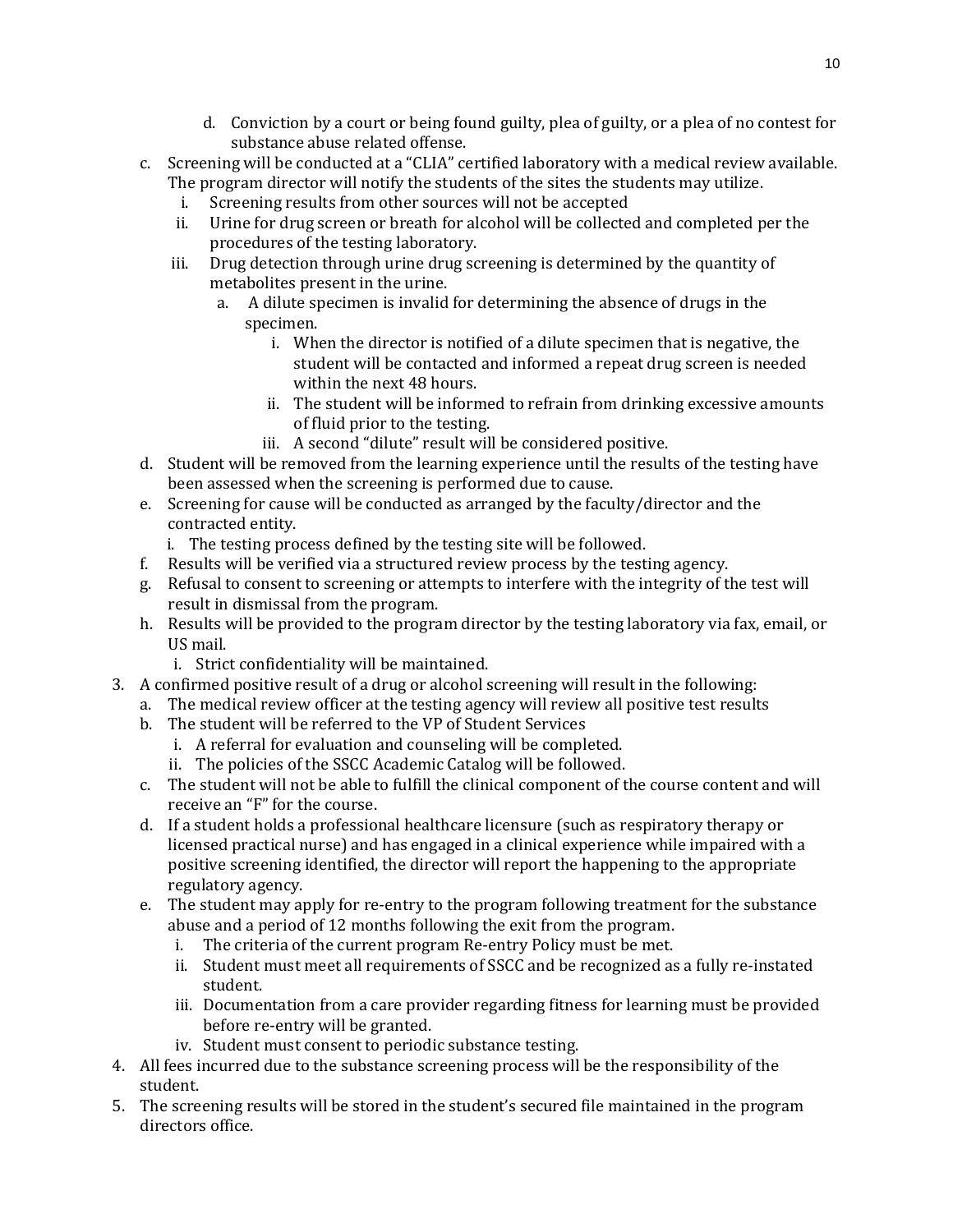#### **GRIEVANCES AND APPEALS**

#### **Policy**

Students have the right to fair hearing when they perceive the policies of the program have been violated. The procedure for grievances and appeals will be followed as described in the SSCC Catalog.

Please note should an appeal be implemented, the student may continue to participate in class and lab components, however, clinical experiences (including preceptorships) will be postponed until the appeal process is resolved.

#### **HEALTH, SAFETY, AND SECURITY**

#### **Policy**

Established health and safety screening will be completed throughout the program in effort to protect the health and safety of the patients, students, and members of the clinical site. Health and safety standards will be developed by the Nursing Admissions Committee using evidence-based practice and input from the leadership from the clinical sites. Appropriate security measures will be taken.

#### **Health Requirements**

- 1. The student must receive a physical examination before entry to the nursing program.
	- a. The examination must be completed within two months preceding entrance to the clinical practice courses.
	- b. The required form must be utilized to document the content of the examination.
- 2. The following identifies the required health screening to be completed before entry:
	- a. TB Screening Two-step PPD
		- i.  $1^{st}$  step accepted if completed within 12 months of  $2^{nd}$  step
		- ii. Chest X-ray when positive PPD noted.
		- iii. 1 step screening must be completed yearly.
	- b. Immunities documented:
		- i. Hepatitis B
		- ii. Rubella
		- iii. Mumps
		- iv. Measles (Rubeola)
		- v. Varicella
		- vi. Tdap
- 3. Tetanus immunity recommended
- 4. Flu vaccination required annually
- 5. Personal health insurance as per clinical agency requirement
	- a. Copy of current insurance card which lists student's name **OR** documentation from insurance company listing student's name under covered individuals must be submitted.
- 6. Additional health requirements may be required as determined by the clinical agency.

**Students may not attend any learning experience until all health requirements are met and on file in the Nursing Department. Any annual updates to student requirements must be submitted by the due date or you will not be allowed to attend any learning experience.**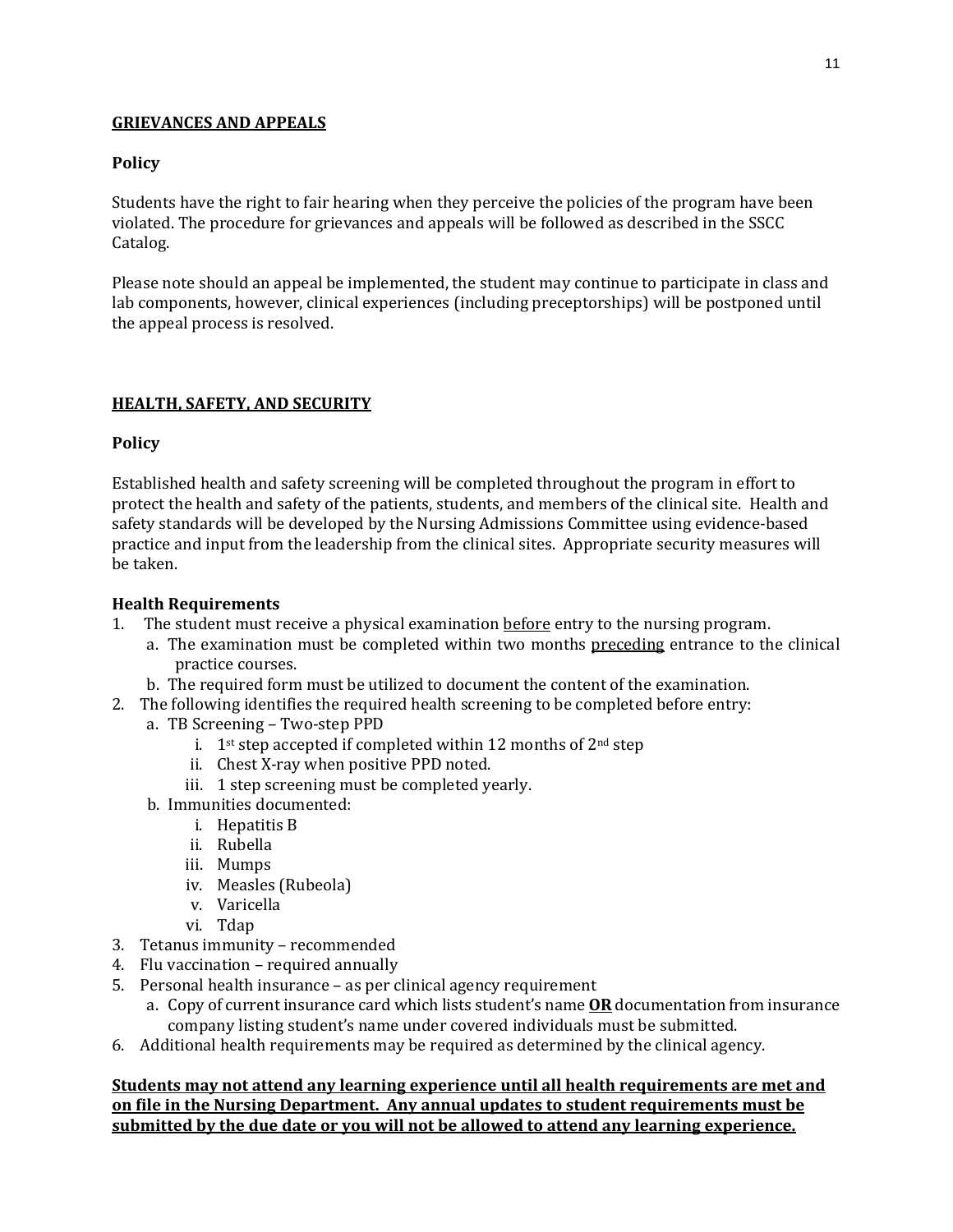#### **Student Illness or Injury**

- 1. The student is responsible for informing faculty about health conditions which may affect their safety and competency in the clinical setting.
- 2. Faculty may require a doctor's statement regarding the status of a student's health condition before participation in a clinical experience.
- 3. Fitness for Learning policy will be utilized to address issues related to suspected substance abuse.
- 4. Students are responsible for fees associated with any healthcare obtained
	- a. Includes health care needed due to concern over possible personal injury from an accident during clinical practice.

#### **Safety/Security**

#### Background Check

- 1. Criminal background check is required for all clinical experiences.
	- a. BCI & I and FBI required.
	- b. See Background Check Policy

#### CPR Certification

- 1. Basic Life Support (BLS) CPR certification is required to enter and must be current throughout the program
	- a. The Nursing Program will accept either 1) American Heart Association 'Basic Life Support (BLS) Provider' or 2) American Red Cross 'Basic Life Support (BLS) for Healthcare Providers' which requires hands-on assessment.
- 2. A copy of current BLS CPR card must be on file in the Nursing Office.

#### Liability Insurance

- 1. Liability insurance is required.
	- a. The insurance must be purchased from Southern State Community College on entrance to program and renewed annually.

#### Clinical Identification Badge

- 1. The SSCC photo clinical identification badge is to be worn during all lab, simulation, and clinical experiences.
- 2. The badge is to be utilized only during the time of the assigned clinical experience associated with specific course content.
	- a. All badges will be presented at the time of the first nursing final of each semester, unless otherwise directed by instructor. Badges will be re-distributed in class the following semester.
		- i. Students will not receive a final grade until badge has been submitted. If badge is not submitted by the date final grades are due to the Records Office, the student will receive an "I", which will be changed once badge is received.
- 3. Badge must be returned to Nursing Office if student does not complete current semester.

#### **PERIODIC EVALUATION**

#### **Policy**

Student performance will be periodically evaluated. The faculty/instructor will plan with the student to identify areas for improvement and actions needed to improve performance. Evaluation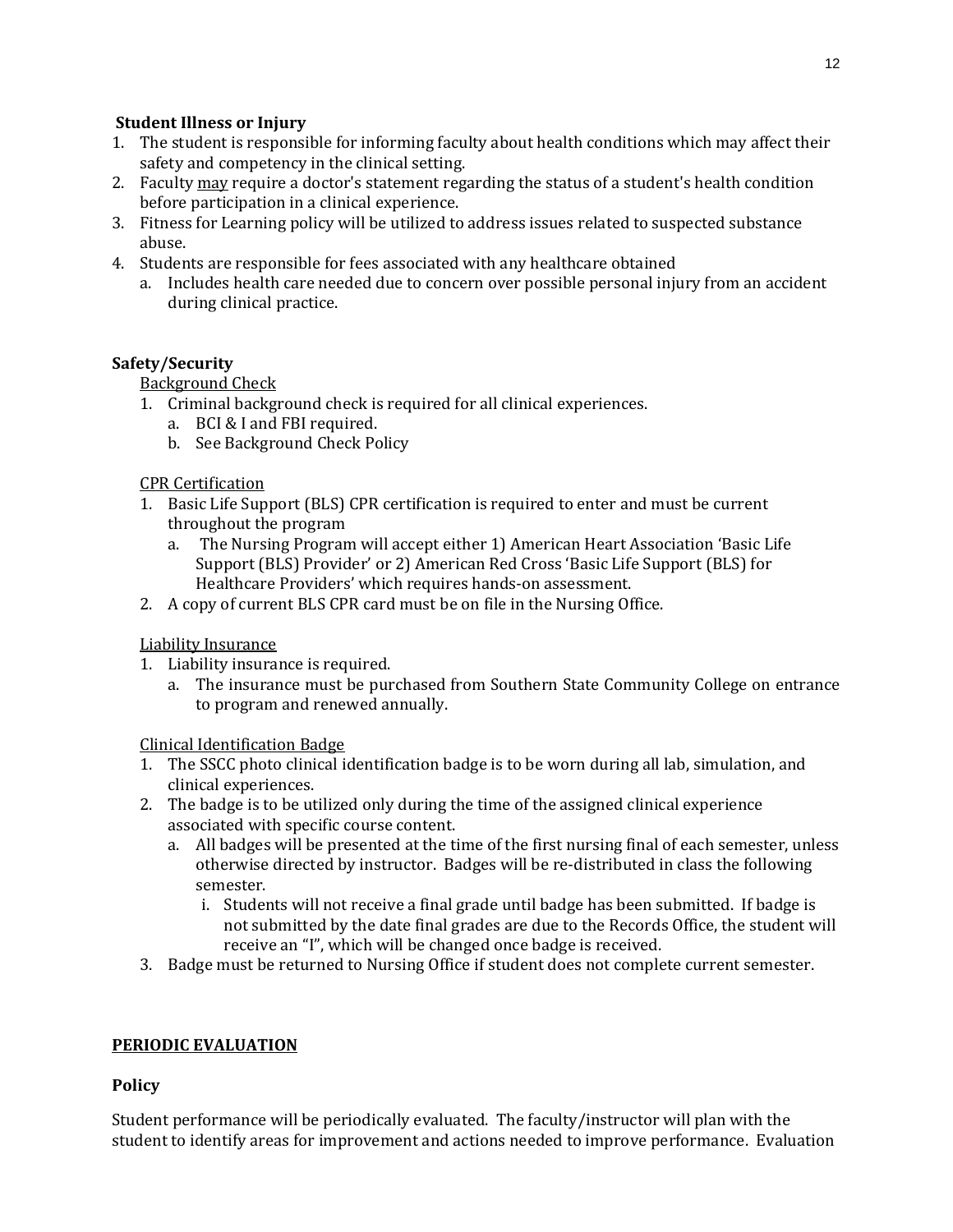of the program content by the student is valued. Information obtained by the evaluation process is utilized to improve the curriculum and teaching strategies.

#### **Student Self-evaluation**

- 1. Self-evaluation is an important element of an active role in the learning process.
- 2. The student is to determine the extent to which he/she has met the objectives of the course.
- 3. Students should use open-communication with faculty/instructors to clarify/verify objectives are met.
- 4. Students are expected to request assistance as needed.

#### **Student Progression**

- 1. Student grades in class (theory) are continually available via the online Learning Management System.
- 2. Clinical evaluation is ongoing during the clinical experience. At minimum, a written evaluation is given at the conclusion of the clinical experience.
- 3. Skill lab and simulation lab evaluation is ongoing during the lab experience. The learning outcomes are assessed each session.
- 4. Professional Behavior Counseling Records are used as a written evaluation to clarify expectations as needed during the educational experiences.
- 5. Students are expected to seek advising as needed.

#### **Program Content**

- 1. Course evaluations are completed by the students at the end of the course. a. Content is utilized to improve the nursing programs.
- 2. Student Advisory Committee is utilized to obtain evaluation information.

#### **PROGRAM COMPLETION**

#### **Policy**

Students must successfully complete each of the courses included in the curriculum plan to complete the program. Nursing courses must be completed in the established sequence. Standardized testing requirements must be achieved.

#### **Guidelines**

- 1. Each student is responsible for following the curriculum plan and registering for the required courses.
	- a. Students are encouraged to utilize the faculty/staff of the Nursing Department for advising.
	- b. Students are responsible to schedule an appointment with the advisor.
- 2. Students are responsible for completing the graduation petition during the next to last semester of each nursing program. See SSCC Catalog.
- 3. Nursing Pinning Ceremony
	- a. The formal and traditional ceremony celebrates the entrance of the graduate nurses to the nursing profession.
	- b. Graduating students receive an official Southern State Community College Nursing Program lapel pin.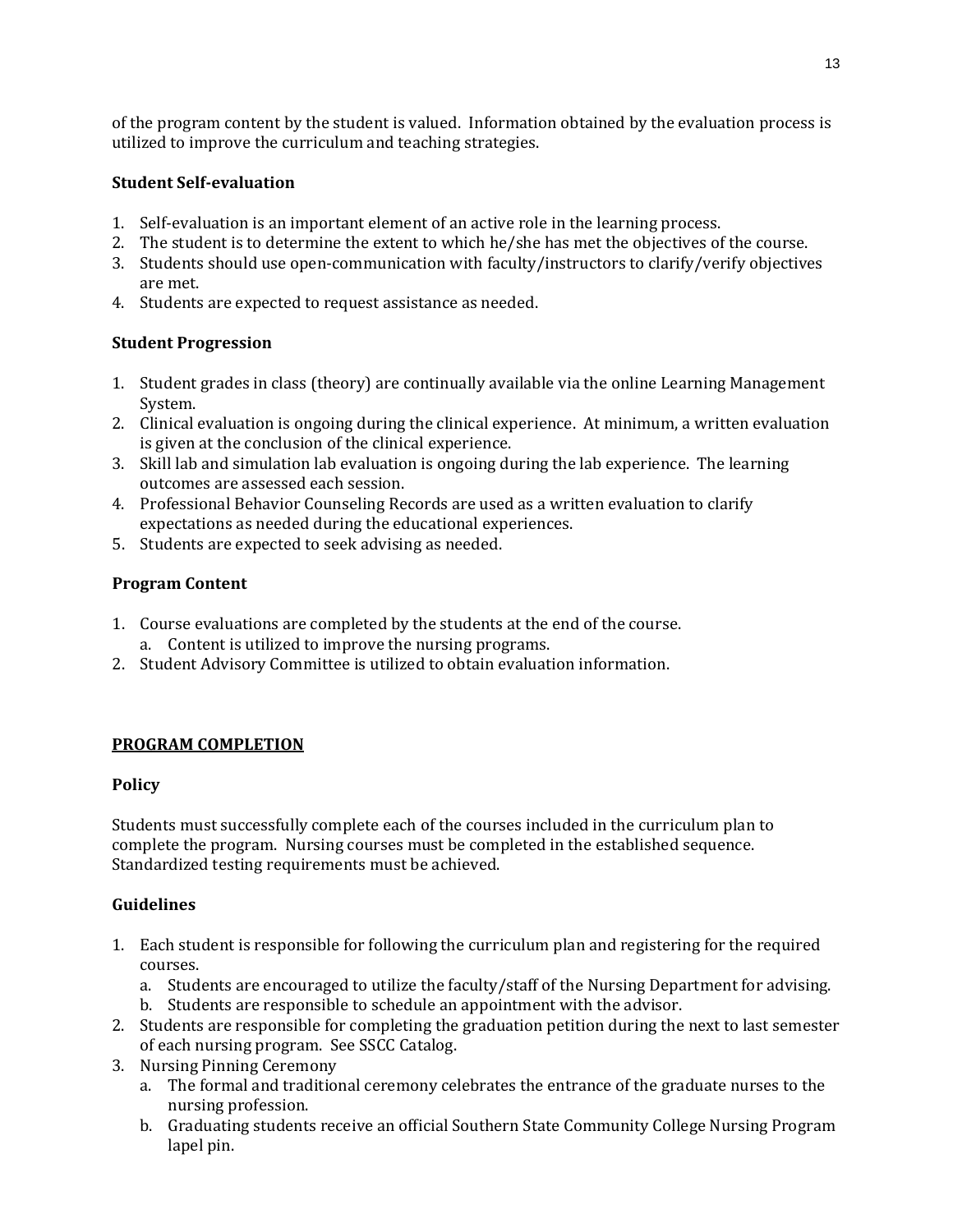- c. All students must meet each of the requirements of the program to graduate.
- d. The happenings of the ceremony support and respect the profession of nursing.
- e. The graduates dress in a white uniform and comply to the content of the Uniform Policy.
- f. Honor students are recognized during the ceremony.
- g. The ceremony is conducted in the Edward K. Daniels Auditorium located on Central Campus.
- 4. Southern State Community College graduation ceremony
	- a. Graduates are encouraged to participate in the college graduation ceremony to celebrate the completion of the certificate or associate degree. Students graduating during Fall or Spring Semesters are invited to attend the College graduation ceremony held at the end of Spring Semester.
- 5. The Certificate of Program Completion will be forwarded to the Ohio Board of Nursing upon the following:
	- a. The components of the curriculum plan are fulfilled.
	- b. Graduation requirements set forth by SSCC are successfully completed.
		- i. See SSCC Catalog
	- c. All fees owed to SSCC are paid.
- 6. Additional information is provided by the following:
	- a. Student Progression Policy

#### **PROGRAM FEES, EXPENSES, AND REFUNDS**

#### **Policy**

Fees, expenses, and refunds are established via the procedures of Southern State Community College. See SSCC Catalog.

#### **Guidelines**

- 1. Fees and expenses are associated with each course of the nursing program in conjunction with general fees of SSCC.
	- a. See fee and expenses portion of the SSCC Catalog.
	- b. The Refund Policy is defined in the SSCC Catalog
- 2. Financial aid is described in the SSCC Catalog.
	- a. Students should contact the Financial Aid Office for financial advising and assistance.

#### **SOUTHERN STATE STUDENT NURSE ASSOCIATION**

Southern State Student Nurse Association is an organization of nursing students at the college who participate in community projects and student activities. This Association is governed by its membership with the approval of actions by the Faculty Advisor.

#### **STANDARDIZED TESTING**

#### **Policy**

Standardized testing is utilized to improve student outcomes.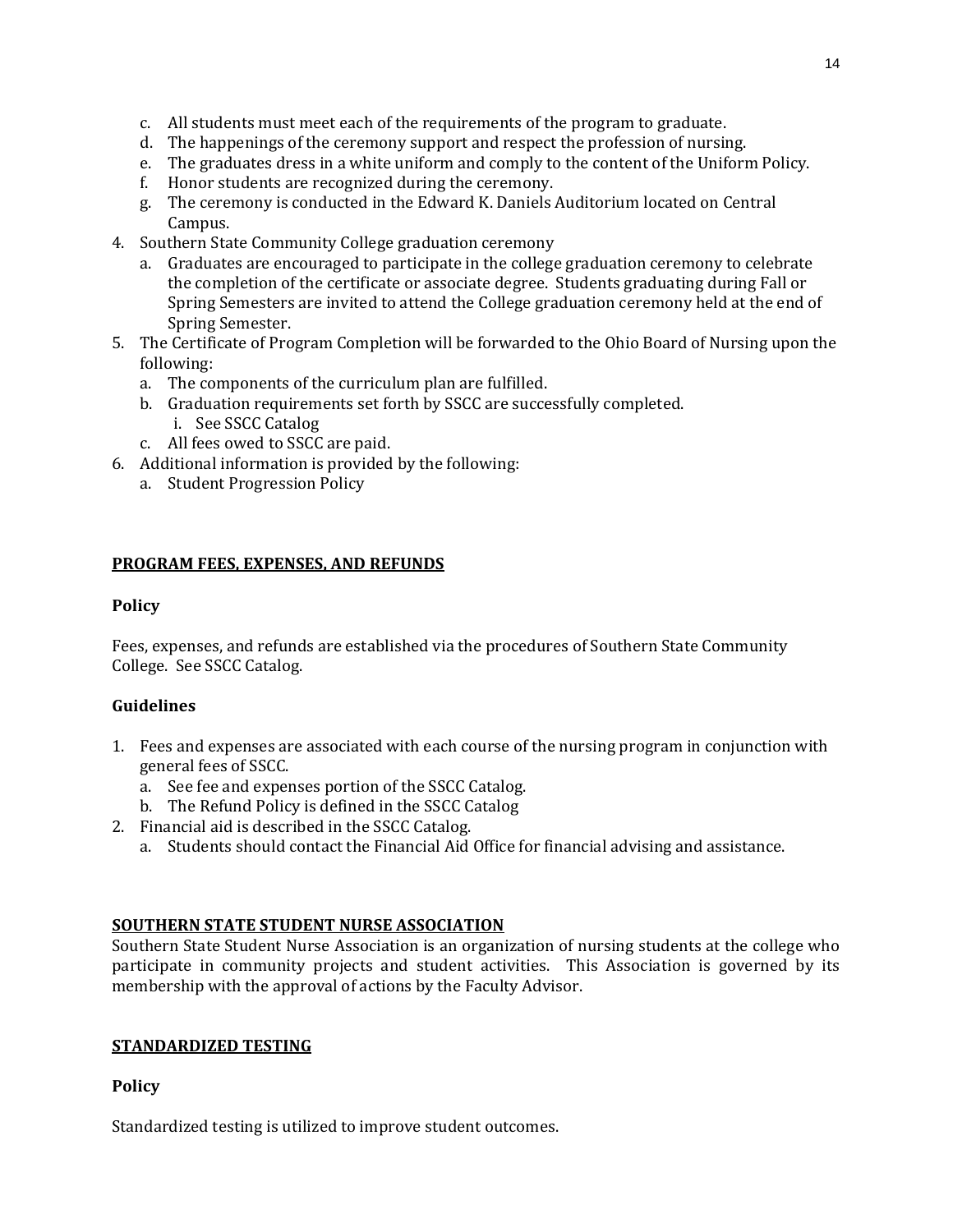#### **Guidelines for the use of standardized testing in the Nursing Program**

- 1. The Health Education Systems, Inc. (HESI) standardized testing is utilized to:
	- Provide individual student feedback on standardized assessments and opportunities for individualized review
	- Assess long term recall
	- Assess ability to utilize nursing knowledge
	- Evaluate NCLEX readiness
	- Practice use of computerized testing
	- Obtain group reports to use in curriculum evaluation
- 2. Electronic resources are provided for study and remediation.
- 3. On-line Practice Assessments will be utilized for self-evaluation and remediation for each of the proctored HESI exams.
- 4. The required assessments that will be utilized for the designated courses are noted below.

| Course           | <b>HESI</b> Exam |
|------------------|------------------|
| <b>PRAC 1600</b> | Fundamentals     |
| <b>PRAC 1700</b> | Pharmacology     |
| <b>PRAC 1700</b> | Exit Exam        |

- 5. Each exam will be completed one time for a course grade. No retakes for a grade will be offered.
	- a. The exams questions are weighted with the more difficult test items being of greater value than the less difficult items.
	- b. Each required HESI exam will account for 10-30% of the grade for the associated course, and the specific weight of exam will be noted on the grading page for the course.
- 6. The HESI conversion score as noted on the assessment report will be utilized as an exam score per course syllabus.
- 7. Remediation is required when HESI exam scores are < 850.
	- a. Remediation must be completed if all other course components have been met successfully.
		- i. Fundamentals per guidance of course lead instructor.
		- Pharmacology and/or Exit Exam require completion of post-graduation NCLEX Review Course.
			- 1. All students will participate in Live Review and complete Pharmacology and Exit Exams. If score of 850 or higher is not achieved on either exam, completion of post-graduation NCLEX Review course must be completed.
	- b. The student will receive an "I" (Incomplete) for the course associated with the HESI exam(s) until the above activities are completed.
		- i. Fundamentals requires documentation of completion of remediation assignment provided to the course lead instructor. Upon receipt of documentation, a change of grade form will be completed.
		- ii. Pharmacology and/or Exit Exam require the submission of documentation from the provider that the graduate successfully completed the NCLEX Review Course. A change of grade form will be completed and letter of completion will be forwarded to the Ohio Board of Nursing upon successful completion of the course.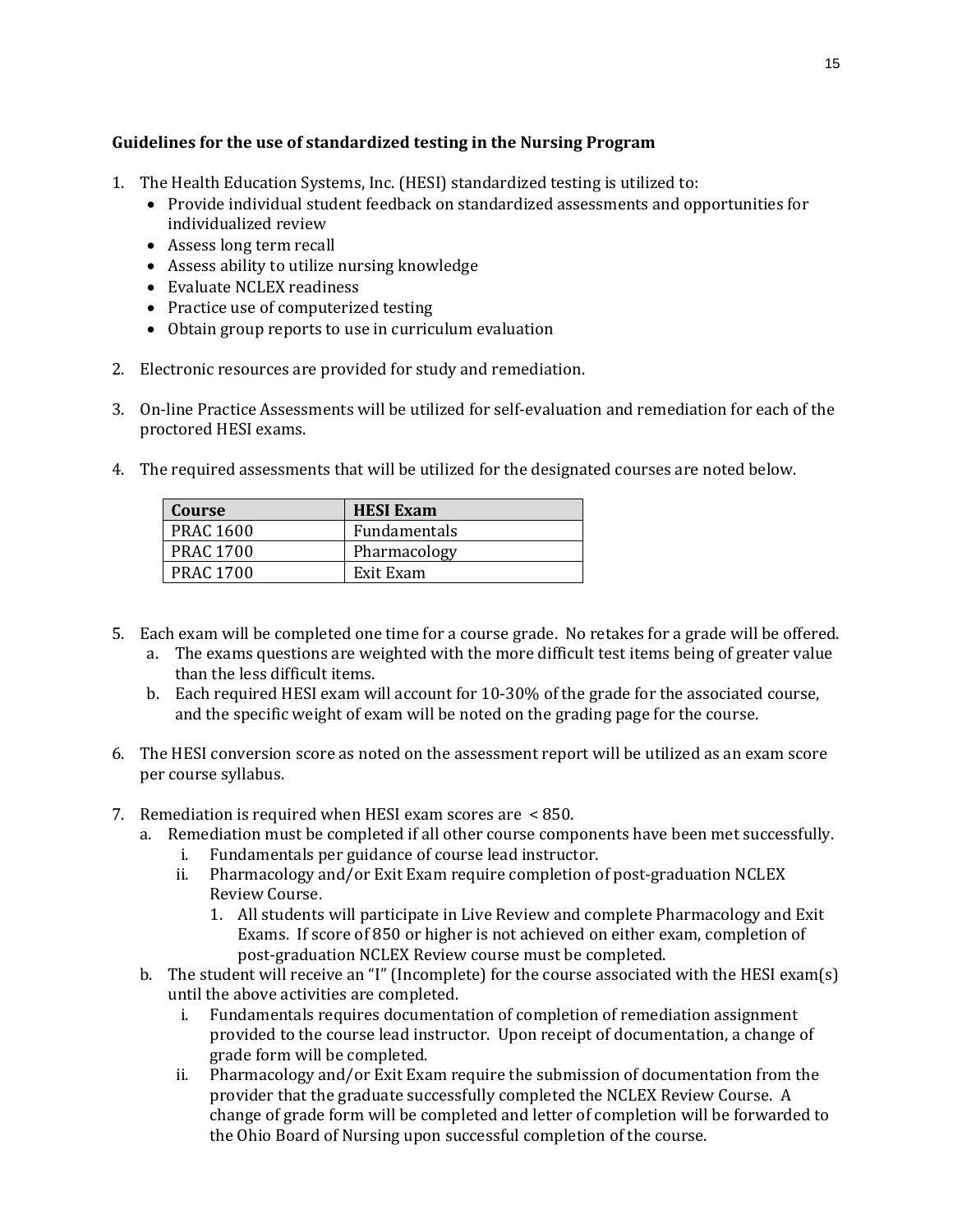#### **STUDENT CONDUCT**

#### **Policy**

Students are expected to exhibit professional conduct and provide safe nursing care.

#### **Student Conduct**

A guide to the behaviors expected or not expected as described in rule 4723 of the Ohio Administrative Code are noted below:

- (1) A student shall, in a complete, accurate, and timely manner, report and document nursing assessments or observations, the care provided by the student for the patient, and the patient's response to that care.
- (2) A student shall, in an accurate and timely manner, report to the appropriate practitioner errors in or deviations from the current valid order.
- (3) A student shall not falsify any patient record or any other document prepared or utilized in the course of, or in conjunction with, nursing practice. This includes, but is not limited to, case management documents or reports, time records or reports, and other documents related to billing for nursing services.
- (4) A student shall implement measures to promote a safe environment for each patient.
- (5) A student shall delineate, establish, and maintain professional boundaries with each patient.
- (6) At all times when a student is providing direct nursing care to a patient the student shall: (a) Provide privacy during examination or treatment and in the care of personal or bodily needs; and

(b) Treat each patient with courtesy, respect, and with full recognition of dignity and individuality.

- (7) A student shall practice within the appropriate scope of practice as set forth in division (B) of section 4723.01 and division (B)(20) of section 4723.28 of the Revised Code for a registered nurse, and division (F) of section 4723.01 and division (B)(21) of section 4723.28 of the Revised Code for a practical nurse;
- (8) A student shall use universal and standard precautions established by Chapter 4723-20 of the Administrative Code;
- (9) A student shall not:

(a) Engage in behavior that causes or may cause physical, verbal, mental, or emotional abuse to a patient;

(b) Engage in behavior toward a patient that may reasonably be interpreted as physical, verbal, mental, or emotional abuse.

- (10) A student shall not misappropriate a patient's property or:
	- (a) Engage in behavior to seek or obtain personal gain at the patient's expense;
	- (b) Engage in behavior that may reasonably be interpreted as behavior to seek or obtain personal gain at the patient's expense;
	- (c) Engage in behavior that constitutes inappropriate involvement in the patient's personal relationships; or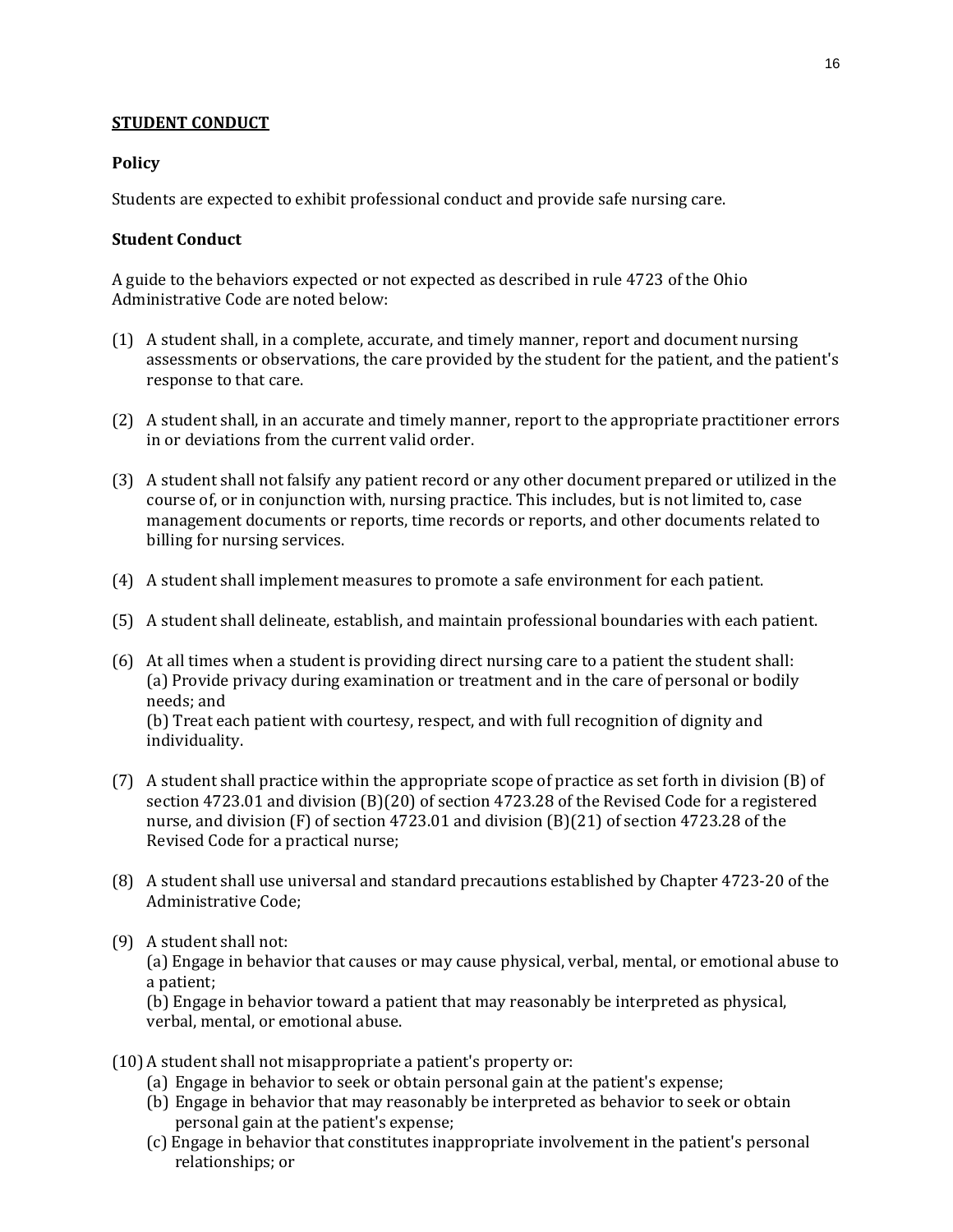(d) Engage in behavior that may reasonably be interpreted as inappropriate involvement in the patient's personal relationships.

For the purpose of this paragraph, the patient is always presumed incapable of giving free, full, or informed consent to the behaviors by the student set forth in this paragraph.

(11) A student shall not:

- (a) Engage in sexual conduct with a patient;
- (b) Engage in conduct in the course of practice that may reasonably be interpreted as sexual;
- (c) Engage in any verbal behavior that is seductive or sexually demeaning to a patient;
- (d) Engage in verbal behavior that may reasonably be interpreted as seductive, or sexually demeaning to a patient.

For the purpose of this paragraph, the patient is always presumed incapable of giving free, full, or informed consent to sexual activity with the student.

- (12) A student shall not, regardless of whether the contact or verbal behavior is consensual, engage with a patient other than the spouse of the student in any of the following:
	- (a) Sexual contact, as defined in section 2907.01 of the Revised Code;
	- (b) Verbal behavior that is sexually demeaning to the patient or may be reasonably interpreted by the patient as sexually demeaning.
- (13) A student shall not self-administer or otherwise take into the body any dangerous drug, as defined in section 4729.01 of the Revised Code, in any way not in accordance with a legal, valid prescription issued for the student, or self-administer or otherwise take into the body any drug that is a schedule I controlled substance.
- (14) A student shall not habitually or excessively use controlled substances, other habit-forming drugs, or alcohol or other chemical substances to an extent that impairs ability to practice.
- (15) A student shall not have impairment of the ability to practice according to acceptable and prevailing standards of safe nursing care because of the use of drugs, alcohol, or other chemical substances.
- (16) A student shall not have impairment of the ability to practice according to acceptable and prevailing standards of safe nursing care because of a physical or mental disability.
- (17) A student shall not assault or cause harm to a patient or deprive a patient of the means to summon assistance.
- (18) A student shall not misappropriate or attempt to misappropriate money or anything of value by intentional misrepresentation or material deception in the course of practice.
- (19) A student shall not have been adjudicated by a probate court of being mentally ill or mentally incompetent, unless restored to competency by the court.
- (20) A student shall not aid and abet a person in that person's practice of nursing without a license, practice as a dialysis technician without a certificate issued by the board, or administration of medications as a medication aide without a certificate issued by the board.
- (21) A student shall not prescribe any drug or device to perform or induce an abortion, or otherwise perform or induce an abortion.
- (22) A student shall not assist suicide as defined in section 3795.01 of the Revised Code.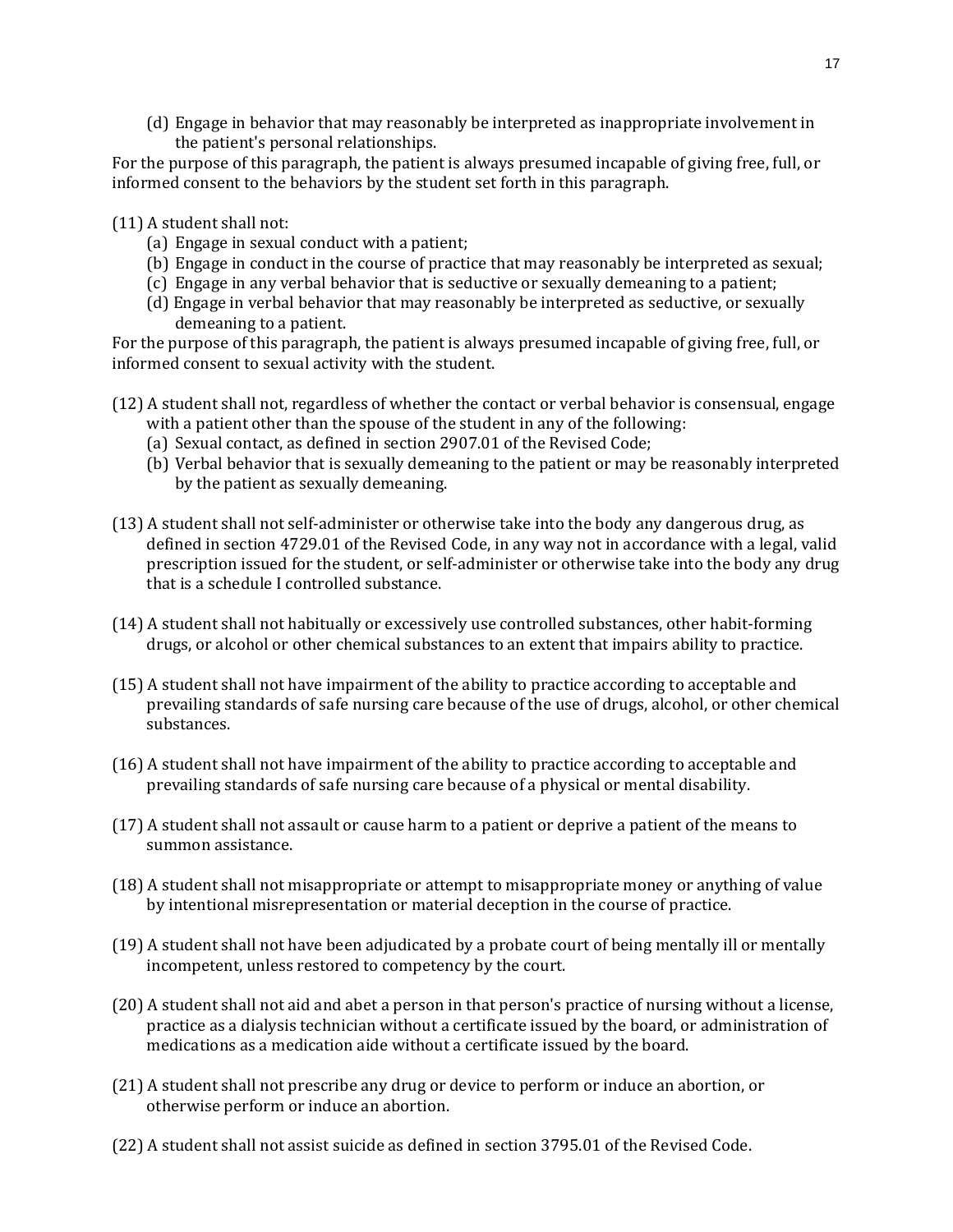- (23) A student shall not submit or cause to be submitted any false, misleading or deceptive statements, information, or document to the nursing program, its administrators, faculty, teaching assistants, preceptors, or to the board.
- (24) A student shall maintain the confidentiality of patient information. The student shall communicate patient information with other members of the health care team for health care purposes only, shall access patient information only for purposes of patient care or for otherwise fulfilling the student's assigned clinical responsibilities, and shall not disseminate patient information for purposes other than patient care or for otherwise fulfilling the student's assigned clinical responsibilities through social media, texting, emailing or any other form of communication.

• No information related to the clinical patient/site is to be shared outside the learning experience

- (25) To the maximum extent feasible, identifiable patient health care information shall not be disclosed by a student unless the patient has consented to the disclosure of identifiable patient health care information. A student shall report individually identifiable patient information without written consent in limited circumstances only and in accordance with an authorized law, rule, or other recognized legal authority.
- (26) For purposes of paragraphs  $(C)(5)$ ,  $(C)(6)$ ,  $(C)(9)$ ,  $(C)(10)$ ,  $(C)(11)$  and  $(C)(12)$  of this rule, a student shall not use social media, texting, emailing, or other forms of communication with, or about a patient, for non-health care purposes or for purposes other than fulfilling the student's assigned clinical responsibilities.

Additional professional behaviors expected:

- (27) Students will not accept gratuities (tips) from patients. (a) If the patient or visitor is insistent, contact the instructor.
- (28) Students will not share information regarding SSCC, students, faculty or learning experience happenings outside the learning experience. This includes social media, texting, emailing or any other form of communication.

#### *Any violation of the above items will result in failure of the course and dismissal from the program.*

#### **The following is an outline of expected behaviors in the classroom, lab, and clinical.**

#### **Expected behaviors – Classroom***:*

- 1. Students are to be prepared to begin class at the time scheduled.
- 2. Students are to be prepared for the classroom interaction.
	- a. Complete assigned readings
		- b. Complete assignments within specifications and timeline
			- i. Late assignments will be considered for a maximum grade of 80.
- 3. Complete your own assignments. They are not group projects unless this is indicated by the instructor.
- 4. Course materials including handouts, Powerpoint presentations and other information are not to be shared with others without the consent of the faculty. Posting of information outside of the student learning system (Blackboard) is prohibited.
- 5. Questions are to be directed to the faculty member in a professional manner.
- 6. Students are to refrain from side-bar conversations.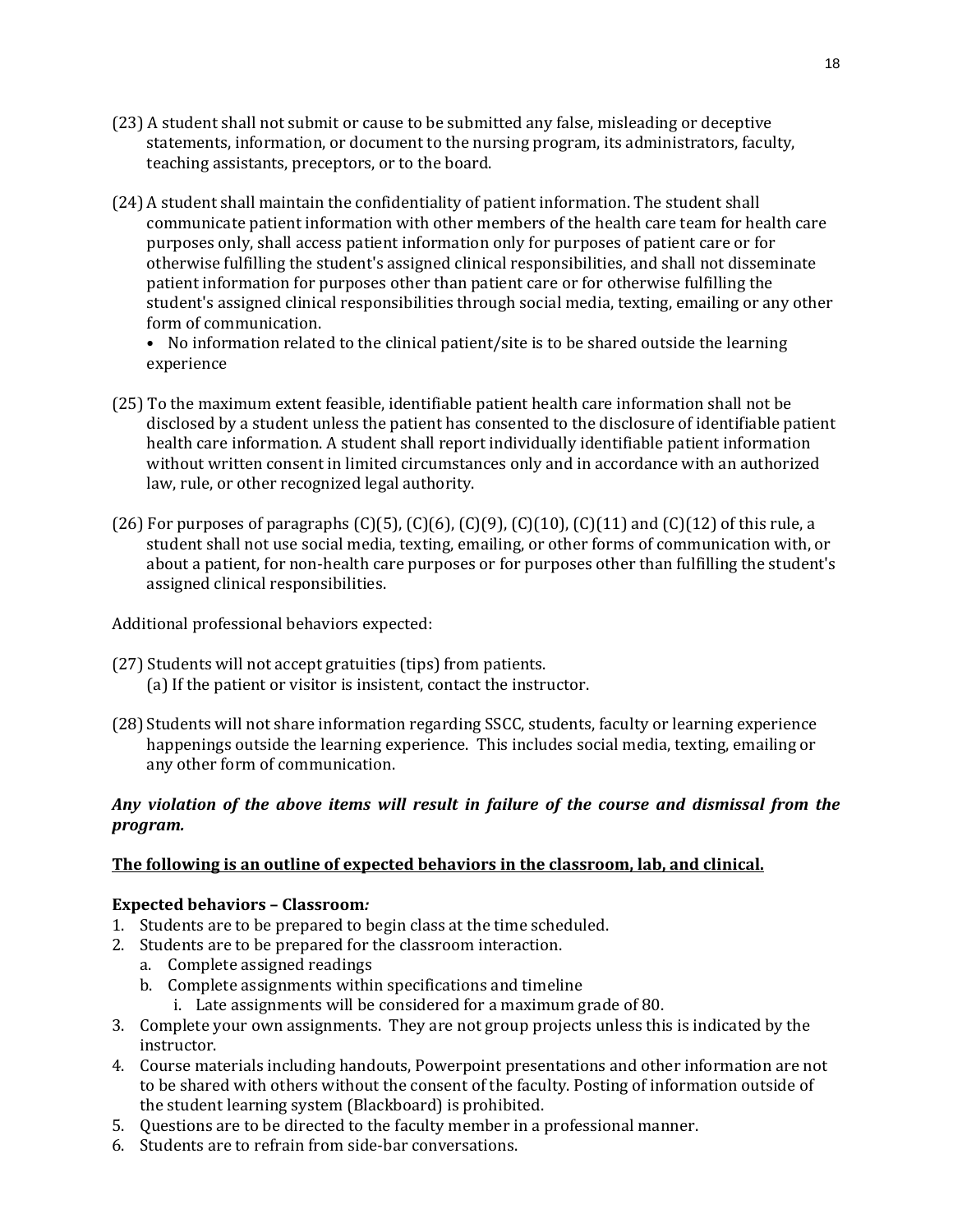- 7. Students are to demonstrate respect and courtesy for others.
- 8. Disruptions of classroom will not be tolerated. Disruptions may include inappropriate or unprofessional verbal communication, non-verbal actions, or written communication.
	- a. Individuals involved will be immediately dismissed from class.
	- b. Disciplinary action will be taken up to and including the level of dismissal from the program.
- 9. The use of cell phones and electronic devices is at the discretion of the faculty member teaching the course.

#### **Expected behaviors – Online:**

- 1. Demonstrate behaviors expected in onsite classroom.
- 2. Use formal writing style.
	- a. Avoid abbreviations, acronyms (F2F), informal language, and emoticons  $\circledcirc$
- 3. Do not post inappropriate language, jokes, etc.
	- a. E-mail is to be used for class purposes only.
	- b. The student is not to allow anyone who is not a part of the class to use the class e-mail.
- 4. Write in a calm voice and avoid using capital letters.
- 5. Contribute without dominating the discussion.
	- a. Be concise, focus on subject.
	- b. Read first, write later.
	- c. Prepare draft, review, send message.
- 6. Assignments are the same as if the student were handing them in during class. Assignments must have proper format, grammar, and spelling with references cited. Sign your name to the assignment.
- 7. Complete your own assignments. They are not group projects unless this is indicated by the instructor. If there is any suspicion of impropriety, you will lose the right to the online environment and the online class.
- 8. Course materials including handouts, PowerPoint presentations and other information are not to be shared with others without the consent of the faculty. Posting of information outside of the student learning system (Blackboard) is prohibited.

#### **Expected behaviors – Lab**

- 1. Students are to be prepared and begin lab at the time scheduled.
- 2. Students will be required to hand in preparatory assignments at the beginning of the lab session.
	- a. Failure to have assignments completed will result in the student being unable to participate in lab activities until the assignment is completed.
- 3. Students are to have lab supply kits available for each lab session.
- 4. Questions are to be directed to the faculty member in a professional manner.
- 5. Students are to demonstrate respect and courtesy for others.
- 6. Disruptions of lab will not be tolerated. Disruptions may include inappropriate or unprofessional verbal communication, non-verbal actions, or written communication.
	- a. Individuals involved will be immediately dismissed from lab.
	- b. Disciplinary action will be taken up to the level of dismissal from the program.
- 7. Utilize lab time for self-directed learning to perfect skill and demonstrate skills as required by syllabi.
- 8. Maintain order of lab environment.
	- a. Equipment and supplies are not to be removed from the lab.
- *9.* The use of cell phones and electronic devices is at the discretion of the faculty member teaching the course.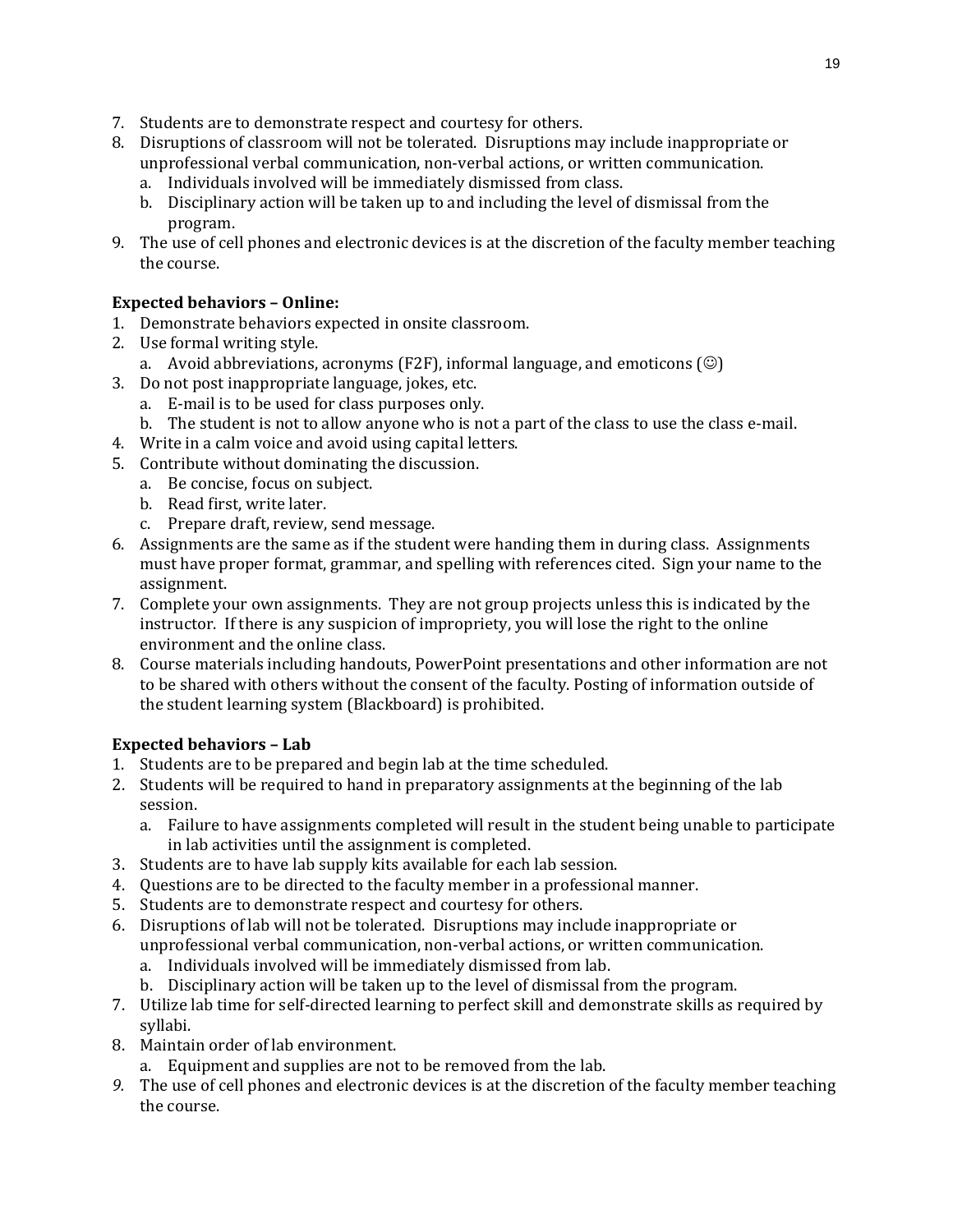#### **Expected behaviors – Clinical**

- 1. Students should realize that they may be required to drive to any clinical facility Southern State uses. It is the student's responsibility to provide transportation to clinical sites.
- 2. Student should be well-rested, and is not permitted to work within eight (8) hours preceding scheduled clinical start time.
- 3. Report promptly to clinical site.
	- a. Arrive on site at a minimum of 10 minutes before clinical or as directed.
- 4. Preparation for clinical assignment is to be completed.
- 5. Accomplish clinical objectives related to assignment.
- 6. The student is responsible for notifying the instructor of procedures to be performed within his/her patient assignment before the procedure is to be done.
- 7. Preceptors are utilized at various intervals in the program.
	- a. The student is not to work with any nurse other than the preceptor assigned by the nursing faculty. Should the preceptor not be present for the clinical, the student is to contact the clinical instructor immediately for reassignment.
	- b. The assignment of the preceptor is completed as directed by the Ohio Board of Nursing law and rules.
- 8. Professionalism will be maintained at all times.
- 9. The use of cell phones and electronic devices is at the discretion of the clinical instructor and in consideration of the clinical site policies.

In addition to the above expectations, students are to comply with the following professional behaviors for the listed categories:

- 1. Character
	- a. Maintains good personal hygiene and grooming
	- b. Consistently punctual
	- c. Behaves in a manner that brings credit to the profession
- 2. Attitude
	- a. Demonstrates respect for others
	- b. Accepts constructive feedback in a positive manner and improves performance as needed
	- c. Exercises good personal judgement
- 3. Excellence
	- a. Takes advantage of learning opportunities
	- b. Completes tasks and assignments within the established timelines
	- c. Follows policies, procedures, protocols, and orders
- 4. Competency
	- a. Takes on and follows through on tasks without constant supervision
	- b. Speaks clearly, writes legibly, and listens actively
	- c. Adjusts communication strategies to various situations
- 5. Conduct
	- a. Shows respect for others
	- b. Does not utilize derogatory or demeaning terms
	- c. Protects and respects confidentiality and dignity.

Acts of unprofessionalism will be addressed according to the severity of the violation and/or trends demonstrated. Actions may include, however are not limited to counseling, learning activities, or failure of a nursing course.

*Children will not be permitted to attend any of the learning experiences of the program.*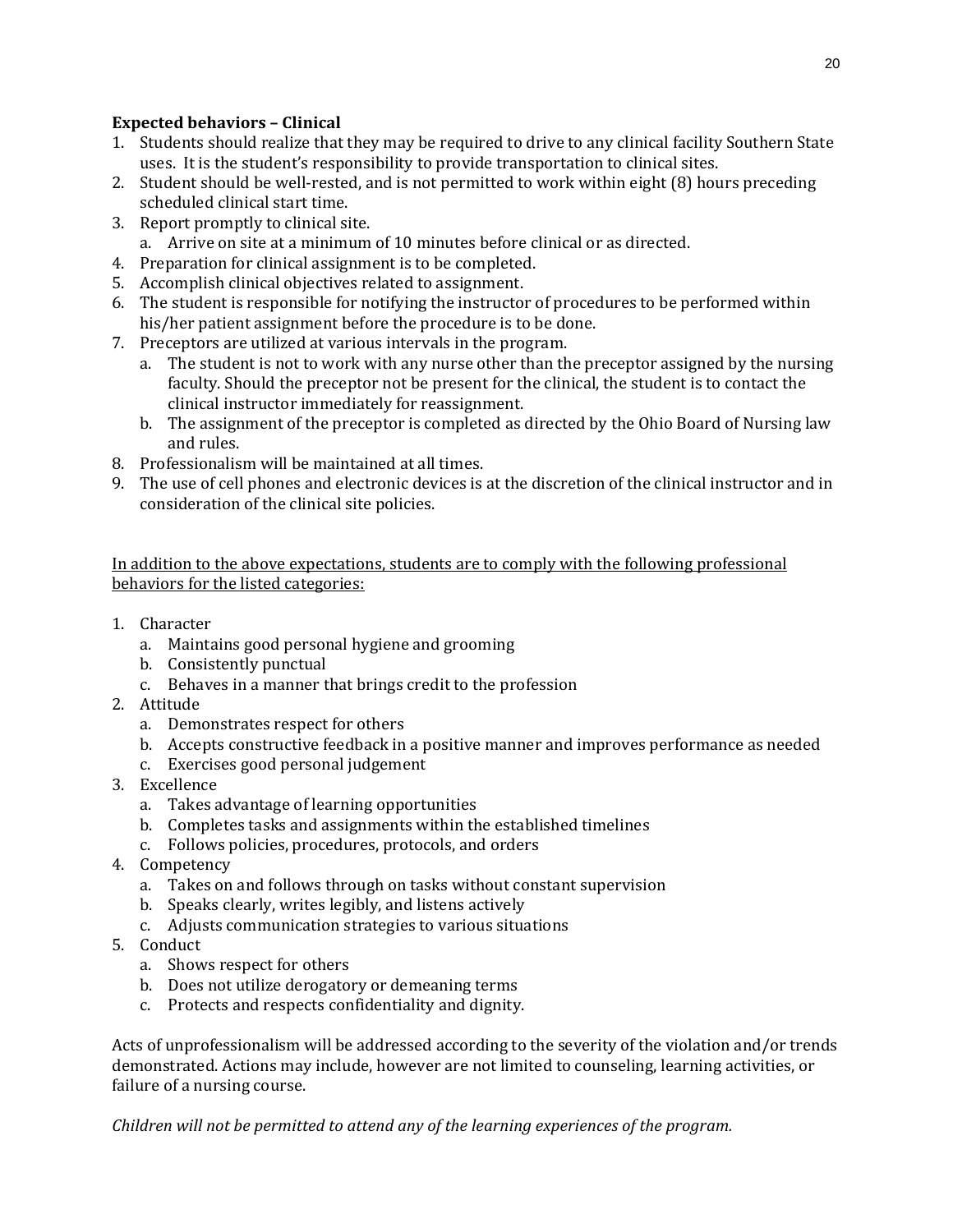*Should the behavior expectations not be followed, the instructor has the right to remove the student from the learning experience. The student in question will be removed at the earliest possible time. The situation will be assessed and disciplinary action taken which may include dismissal from the program.* 

#### **STUDENT GUIDANCE AND COUNSELING SERVICES**

#### **Policy**

Students are assisted to obtain the information needed to make decisions and develop educationally and professionally.

#### **Procedure**

- 1. Students are responsible for seeking assistance when needed.
- 2. The faculty and director are available during specified hours to academically advise and assist the student to problem-solve.
	- a. An appointment should be scheduled with the faculty member or director.
- 3. A licensed professional counselor is available.
	- a. Appointments may be scheduled via the Student Services Office.

#### **STUDENT NOTIFICATION OF POLICY CHANGES**

#### **Policy**

Students will be updated to policy changes in a timely and clear manner. Student policy changes related to progression will not be implemented for any cohort following entry to the program.

#### **Guidelines**

- 1. Student policy revisions will be implemented with entering cohorts.
	- a. Policy revisions will only be implemented for current cohorts when it is determined the change is best for student outcomes.
		- i. Revisions will not change the plan of the progression for the student.
- 2. Student policy changes will be presented to cohorts in a written format with a verbal presentation when it is determined that policies must be changed for cohorts enrolled in the Nursing programs.
	- a. Questions will be addressed.
- 3. Following the presentation, the student will be requested to sign an acknowledgement form identifying they understand the policy content.

#### **STUDENT PROGRESSION**

#### **Policy**

Students will progress in the nursing program based on the successful completion of the learning objectives and attainment of required grades as identified by each course syllabus. The nursing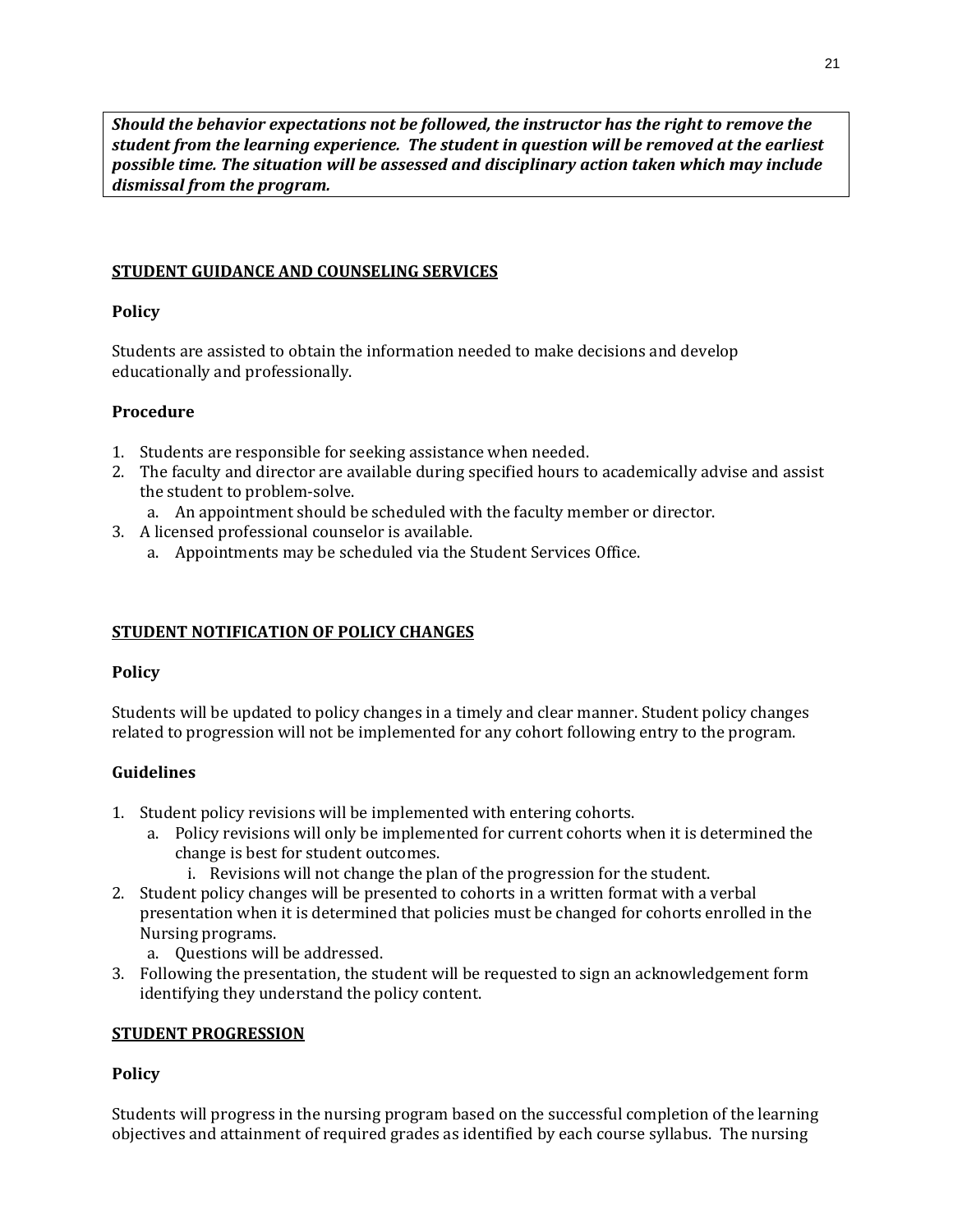courses must be completed in the sequence identified by the current curriculum plan. Non-nursing courses must be taken during or before the semester the course is required.

#### **Guidelines**

- 1. Grade requirements must be achieved to successfully complete the course and progress in the program.
	- a. The grading system employed for all Nursing Courses is as follows:

| Letter Given | <b>Numerical Equivalents</b>                                           |  |
|--------------|------------------------------------------------------------------------|--|
| А            | $93 - 100$                                                             |  |
| B            | 85 - 92.99                                                             |  |
|              | $80 - 84.99$                                                           |  |
|              | A grade of C or higher is required to progress in the Nursing Program. |  |
|              | 72 - 79.99                                                             |  |
| F            | $0 - 71.99$                                                            |  |

b. All required non-nursing courses must be completed with a grade of "C" or higher.

- 2. Nursing skills and simulation lab grades are designated as satisfactory or unsatisfactory. To successfully complete the course, the student must satisfactorily achieve the lab objectives. If, at the end of the course, the student's lab performance grade is unsatisfactory, a grade of "F" will be given for the entire course, regardless of the theory grade achieved.
- 3. Clinical grades are designated as satisfactory or unsatisfactory. The student must achieve a grade of satisfactory in each clinical objective. If, at the end of the course, the student has an unsatisfactory in any clinical objective, a grade of "F" will be given for the entire course, regardless of the theory grade achieved.
- 4. Grades will not be rounded. For example, if a grade of 79.99 is earned, a grade of 79 will be awarded.
- 5. Assignments completed and handed in past the established timelines will be considered for a maximum grade of 80.
- 6. Students will have an opportunity to review their previously completed exams during the course.
	- a. The time and place for the review will be announced by the faculty.
	- b. Students are not permitted to use paper, pencils, tape recorders or any electronic device, etc. during the review.
	- c. Student personal belongings must be placed on the floor.
	- d. Review sessions are for clarification of student questions about exam items.
	- e. Students wishing to challenge an exam item may do so in writing after the review session, citing the reference.
- 7. Additional guidance is provided by the following:
	- a. Admission Policy
	- b. Re-entry Policy

#### **STUDENT TESTING**

#### **Policy**

Testing will be provided in a consistent manner with clear expectations of progression in complexity.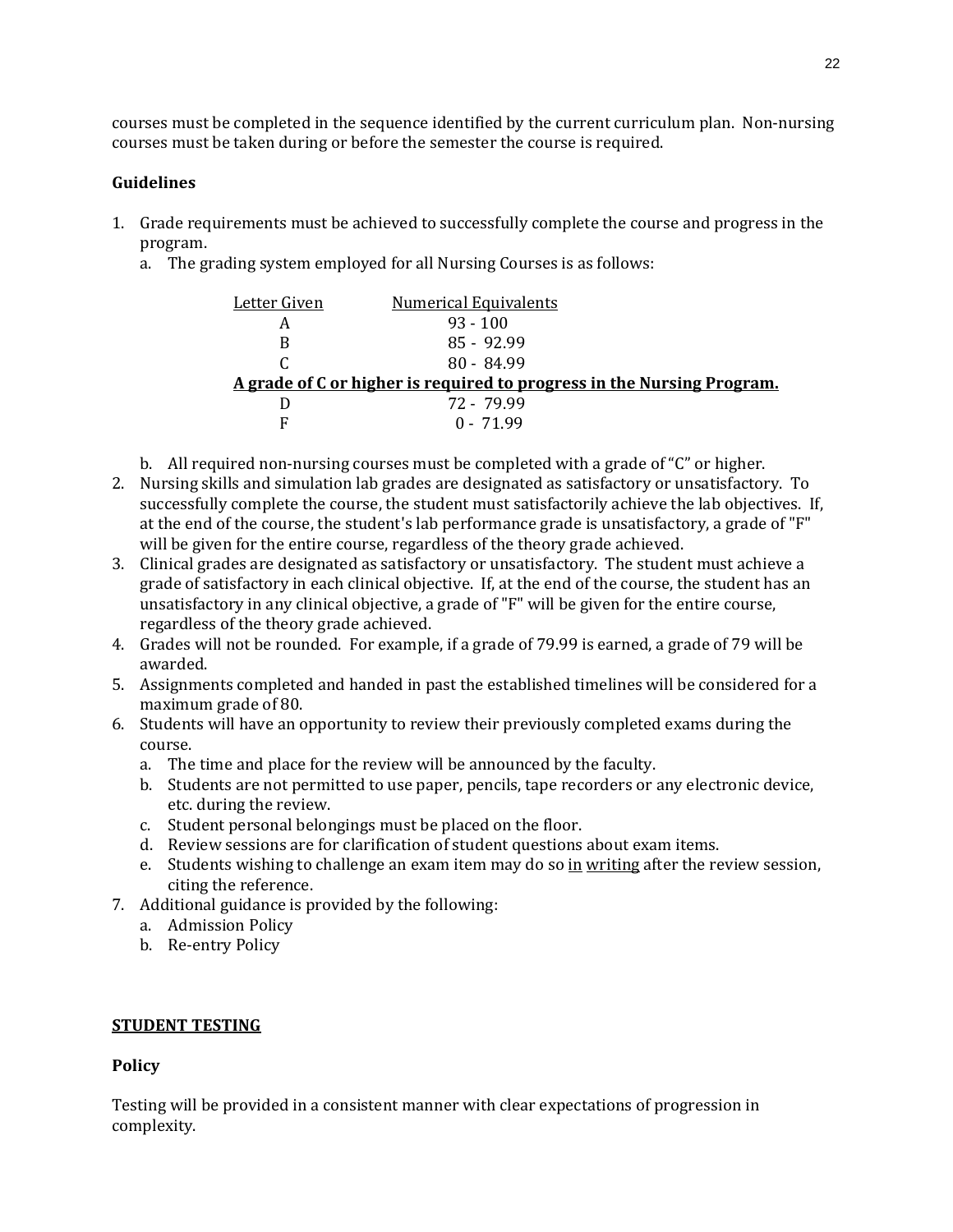#### **Procedure**

- 1. Students are expected to be present for all scheduled in-class examinations.
	- a. If the student is absent and has not notified the instructor prior to missing an exam, the highest grade the student may achieve is 80%. The total of the incorrect responses on the exam will be deducted from the 80%.
	- b. If the student arrives after testing has started and no completed exams have been submitted, the exam must be completed within the remaining scheduled time for testing. i. The student will be identified as tardy.
	- c. If a completed test has been submitted, the student will not be permitted to test and the event will result in an absence. See 1a.
	- d. The student is responsible for contacting the instructor within 48 hours following the absence regarding a make-up opportunity for any missed exam. Failure to do so will result in loss of makeup opportunity and a grade of "0" for the exam.
		- i. Only one (1) make-up exam per course is permitted per semester.
			- a. Students absent during exams more than one (1) time will receive a zero (0) score on all missed exams following the one (1) time when a make-up exam is offered.
- 2. Students becoming ill during a class / skill lab / sim lab are expected to quietly leave the classroom / skill lab / sim lab setting. The instructor is to be notified following the class.
	- a. If a student becomes ill during an exam, the student's grade will be calculated as submitted. A make-up opportunity is not available.
- 3. All in-class exams will be monitored and timed.
	- a. Both scantron and test will be collected promptly at the end of the time allotted.
	- b. Answers will be graded from the scantron, not what is on the student's individual test.
	- c. Answers not on the scantron when test is collected will be counted as missed answers.
- 4. A quiet classroom environment with minimal distractions will be maintained during the testing.
- 5. Students will have an opportunity to review their previously completed exams during the course.
	- a. The manner in which this is done will be defined by faculty.
	- b. The time and place for the review will be announced by the faculty.
	- c. Students are not permitted to use paper, pencils, tape recorders or any electronic device, etc. during the review.
	- d. Student personal belongings must be placed on the floor.
	- e. Grades will not be adjusted because of incorrectly marked or poorly erased Scantron sheets.
	- f. Students wishing to challenge an exam item may do so in writing within a week after the review session, citing the reference.
		- i. Adjustment of exam grades due to challenge is at discretion of the instructor.
- 6. Instructors may choose to give one take home test during the course
	- a. Completed scantrons are due at the beginning of the next class, or at the date/time designated by instructor.
		- i. No late scantrons will be accepted.
- 7. Some exams may be given online.
- a. Exams will be timed.
	- i. At the end of the time, the test will be submitted.
	- b. The exams must be completed within the established timeframe for testing.
	- c. Those experiencing technical difficulties with computers and online exams and testing are to follow protocols set forth by instructor.
		- i. Technology problems that arise during examination from student's site or equipment are not considered a reason for repeating an online examination.
	- d. Students are to test individually, not with any other student or group of students.
	- e. Individual review of online examinations may be scheduled with the classroom instructor.
	- f. Students are advised to take online exams at a site where connection to the internet is reliable, such as the library.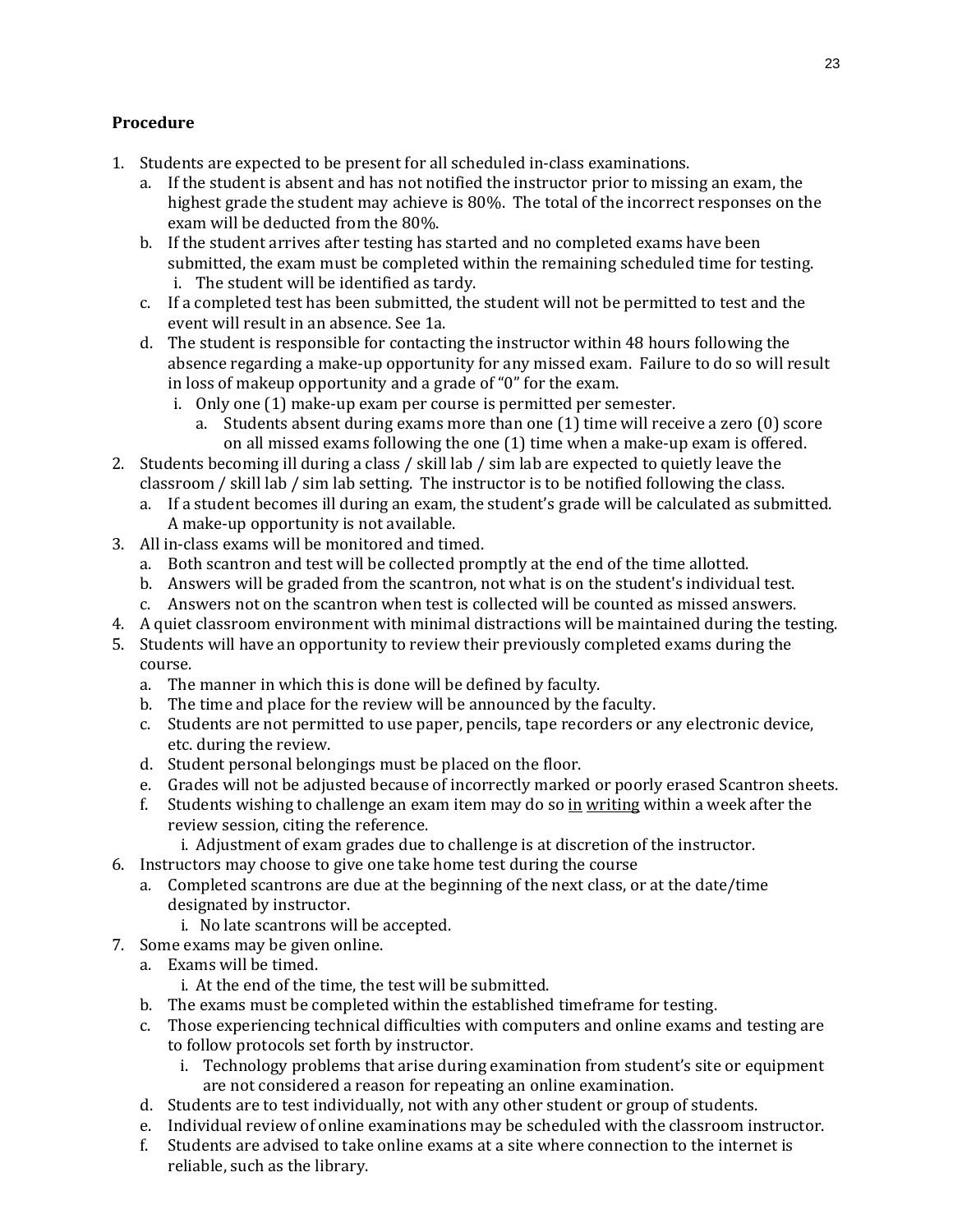- 8. Student grades in class (theory) are available via the learning management system as soon as possible, usually within one week unless extenuating circumstances prevail.
- 9. Make up exams/quizzes may be in a different format than what was utilized with the cohort.
- 10. Accommodations for testing will be granted in consultation with the Disability Services Coordinator or designee.

#### **TECHNICAL STANDARDS**

#### **Policy**

Essential technical standards are established to ensure students are able to fulfill the duties expected in the classroom/lab/clinical experiences of the Nursing Program.

#### **Guidelines**

1. Essential technical requirements for participation in the Nursing Program are noted below:

| <b>Issue</b>        | <b>Description</b>                                        | <b>Standard/Physical Requirement</b>                                                                                                                                                                                                                                                                                                                                                                                                                                                                                                                                                                                           |  |  |  |  |
|---------------------|-----------------------------------------------------------|--------------------------------------------------------------------------------------------------------------------------------------------------------------------------------------------------------------------------------------------------------------------------------------------------------------------------------------------------------------------------------------------------------------------------------------------------------------------------------------------------------------------------------------------------------------------------------------------------------------------------------|--|--|--|--|
| <b>Mobility</b>     | Physical ability,<br>flexibility, strength<br>and stamina | The lab and/or clinical experiences require various abilities<br>including standing, walking, sitting, bending, flexing, lifting,<br>twisting, stooping, kneeling, reaching, stretching, pushing<br>and pulling to gather and stock supplies, operate equipment<br>(computers, various types of medical devices, hospital beds,<br>etc.), and perform required functions of patient care. Often<br>must lift, carry or move objects weighing 25-50 pounds.<br>Must be physically able to assist patients to position,<br>transfer, or transport requiring lifting in excess of 25 - 50<br>pounds. Must be able to perform CPR. |  |  |  |  |
| <b>Motor Skills</b> | Physical ability,<br>coordination,<br>dexterity           | Gross and fine motor abilities sufficient to perform required<br>functions of patient care; hand-wrist movement, hand-eye<br>coordination, and simple firm grasping required for fine<br>motor-skills and manipulation; fine and gross finger<br>dexterity required in both hands.                                                                                                                                                                                                                                                                                                                                             |  |  |  |  |
| <b>Tactile</b>      | Use of touch                                              | Normal tactile feeling required. Sensitivity to heat, cold,<br>pain, pressure, wetness, dryness, etc.                                                                                                                                                                                                                                                                                                                                                                                                                                                                                                                          |  |  |  |  |
| <b>Hearing</b>      | Use of auditory<br>sense                                  | Ability to hear and interpret voices and correctly interpret<br>what is heard; i.e., physicians' orders whether verbal or over<br>telephone, patient concerns, physical assessment<br>(especially heart and other body sounds), fire and<br>equipment alarms, etc. Must immediately comprehend and<br>respond to auditory instructions or requests.                                                                                                                                                                                                                                                                            |  |  |  |  |
| <b>Visual</b>       | Use of sight                                              | Acute visual skills necessary to detect signs and symptoms,<br>body language of patients, color of wounds and drainage,<br>and possible infections anywhere. Interpret written word<br>accurately, read characters and identify colors on the<br>computer screen. Must have clarity of vision up to 20 feet.                                                                                                                                                                                                                                                                                                                   |  |  |  |  |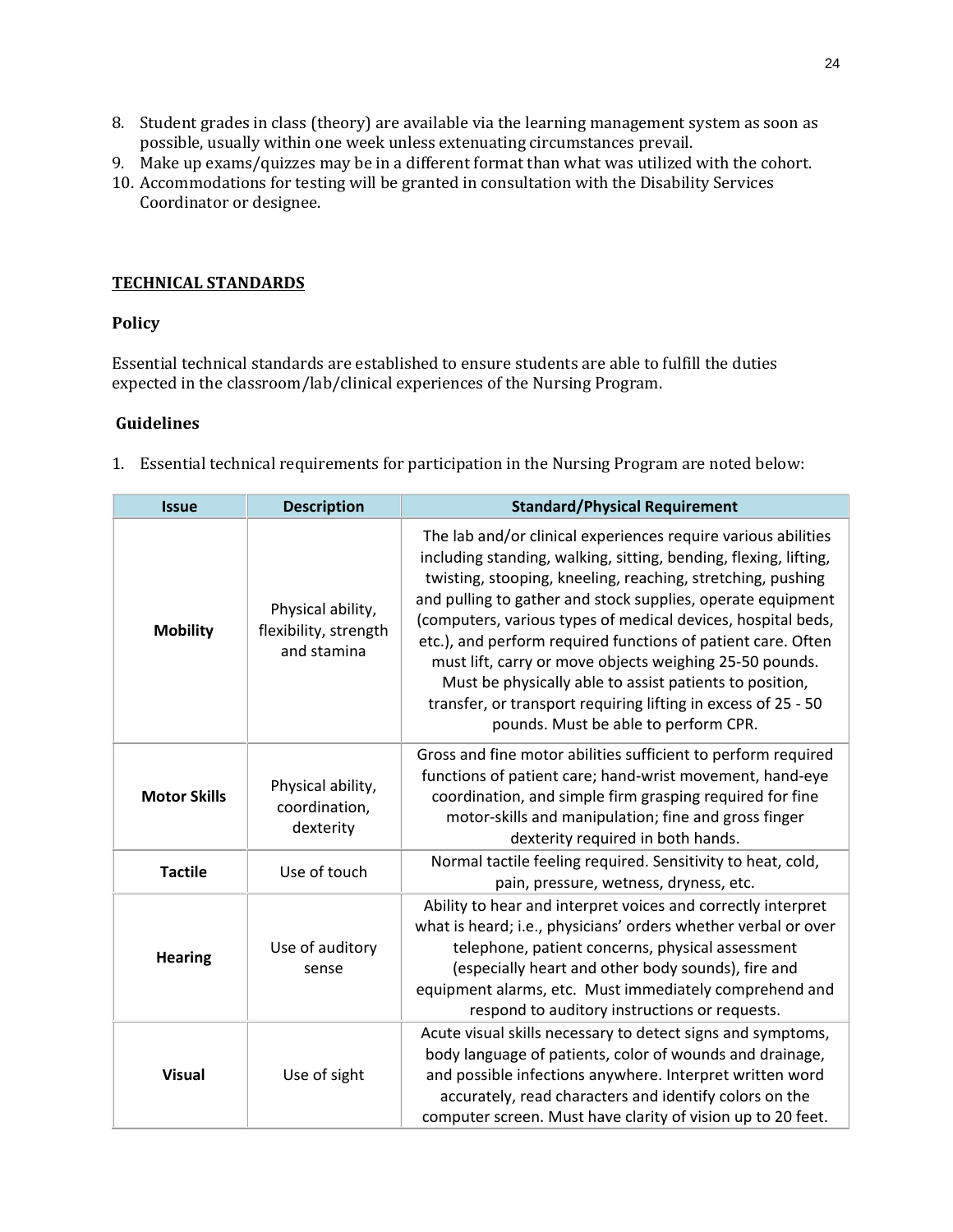| <b>Issue</b>             | <b>Description</b>                                                                                                                                                                                  | <b>Standard/Physical Requirement</b>                                                                                                                                                                                                                                             |  |  |  |  |
|--------------------------|-----------------------------------------------------------------------------------------------------------------------------------------------------------------------------------------------------|----------------------------------------------------------------------------------------------------------------------------------------------------------------------------------------------------------------------------------------------------------------------------------|--|--|--|--|
| <b>Behavioral</b>        | Emotional<br>and mental<br>stability                                                                                                                                                                | Functions effectively under stress; flexible, concern for<br>others; able to provide safe patient care and work in<br>environment with multiple interruptions and noises,<br>distractions, and unexpected patient needs.                                                         |  |  |  |  |
| Comprehension            | Comprehend and<br>process<br>information;<br>calculations                                                                                                                                           | Engage in written and oral directives related to patient<br>care, focusing and remembering information with<br>appropriate application to patient care; comprehend and<br>process instructions readily; perform mathematical<br>functions regarding medication administration.   |  |  |  |  |
| <b>Critical Thinking</b> | Ability to<br>problem solve                                                                                                                                                                         | Integrate information through critical thinking based on<br>information gathered on patients during clinical sessions,<br>and during class sessions that are applied to the clinical<br>process.                                                                                 |  |  |  |  |
| <b>Communication</b>     | Speak, read,<br>write, and use<br>English language<br>effectively in real<br>time.<br>Communicate<br>effectively in<br>interactions with<br>others verbally,<br>nonverbally and<br>in written form. | Effectively interacts with the environment and other<br>persons. Fluent in English. Ability to communicate with<br>wide variety of people and styles, ability to be easily<br>understood. Reading, writing, recording, and<br>documenting critical patient information required. |  |  |  |  |

- 2. Students accepted or enrolled in the Nursing Program are responsible for determining their own eligibility in light of these qualifications, for informing the College of any potential problem areas, and for notifying the Nursing Department of any particular accommodations they may need.
- 3. Students with disabilities are encouraged to contact the Office of Disability Services to determine appropriate accommodations.
- 4. Students entering the Nursing Program do so with the understanding that they must be able to perform the essential technical requirements and meet the standards described for the program with or without reasonable accommodation.
	- a. The College reserves the right to review information and documentation to determine whether an accommodation request is reasonable and whether a student is capable of performing the essential technical requirements and meeting the standards described for the program.

#### **UNIFORM POLICY**

#### **Policy**

Students will present in a professional manner with the required uniform of the SSCC Nursing Program.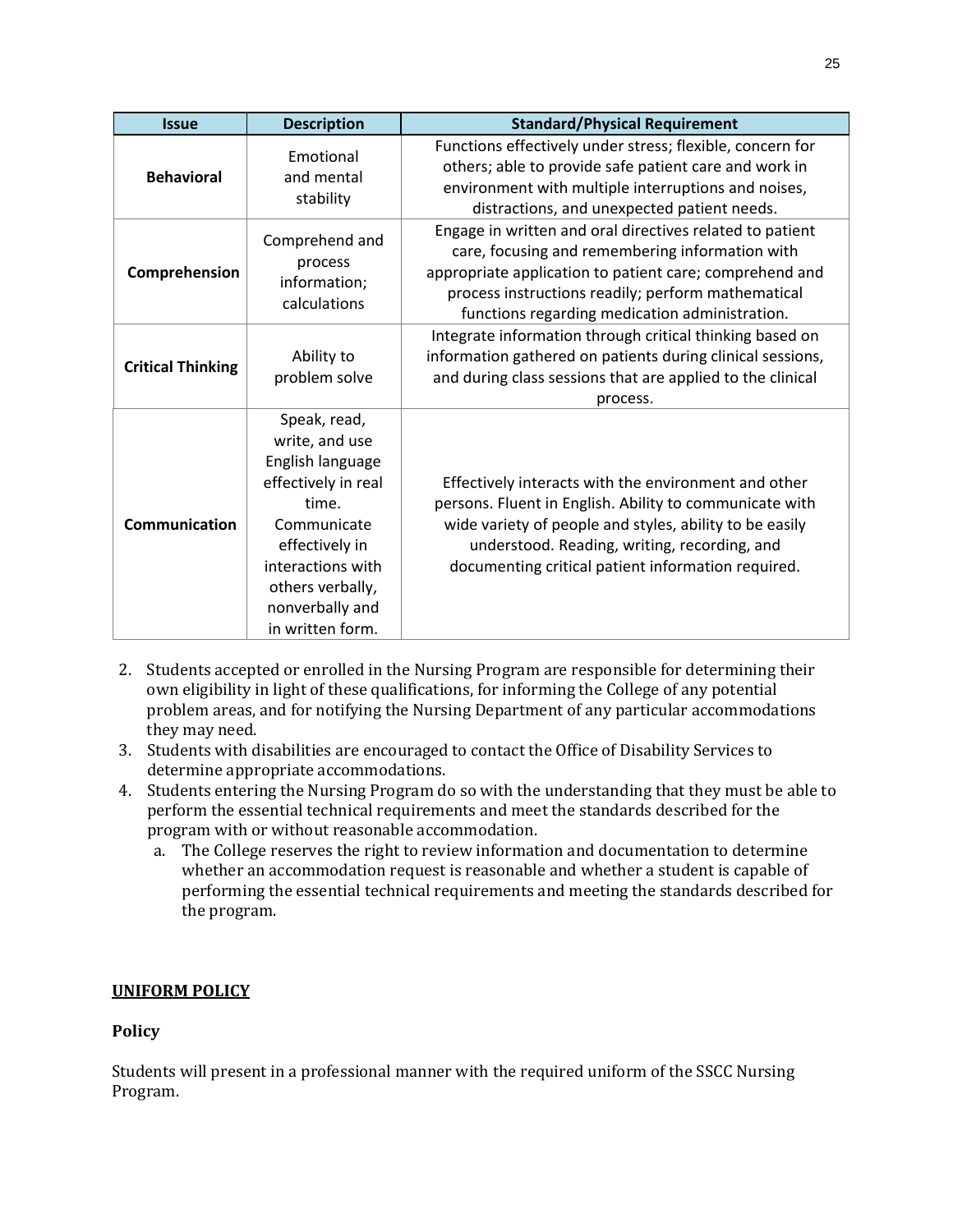#### **Guidelines**

- 1. Uniforms are required for all clinical practice assignments, including clinical, labs, simulation, and preceptorships, unless other directions are specifically given by the instructor.
	- a. First semester students must begin wearing uniforms no later than the second week of the semester.
- 2. Uniform includes:
	- a. Required uniform of SSCC Nursing Program
		- i. Navy scrub top and pants or skirt
			- a. A blue, black, or white shirt may be worn under scrub top.
			- b. Legs must be covered for all clinical experiences
				- i. When wearing skirts, flesh-colored hose are to be worn.
		- ii. Navy or white lab jacket optional
		- iii. Length and fit is to be functional
		- iv. Appropriate underclothing is to be worn and should not be seen through uniform.
		- v. Uniform is to be clean and wrinkle-free
	- b. Professional appearing shoes are to be worn
		- i. Shoes must be leather or synthetic material and waterproof
		- ii. Shoes must be polished and strings clean.
		- iii. Shoes must have closed toes and heels (no open heels or toes).
		- iv. White/black/navy colors are acceptable
			- a. No other color anywhere on shoes is permitted
			- b. Corresponding-colored socks are to be worn.
	- c. SSCC Clinical ID badge
		- i. ID must be worn and visible at all times.
		- ii. Hang tag is to identify individual as student nurse.
- 3. Cleanliness is required at all times.
- 4. Hair must be neatly styled off the collar and off the face.
	- a. Hair must be of a natural color.
	- b. No hair bows, fluorescent clips, or other inappropriate hair ornaments will be used in the styling of hair.
- 5. Beards and mustaches must be trimmed and well-groomed.
- 6. Jewelry is to not exceed a wedding band, watch with a second hand, and one pair of small post earrings.
	- a. Body piercings/jewelry/gauges that are noticeable or can be seen (nose, tongue, eyebrow, neck, lip, etc.) are prohibited.
	- b. No dangling earrings are permitted.
- 7. Fingernail length not to exceed ¼ inch.
	- a. No nail polish, artificial, or acrylic nails may be worn.
- 8. All body art must be covered for all clinical practice assignments.
- 9. Makeup and fragrance
	- a. Makeup may be used in moderation.
	- b. Fragrances are discouraged.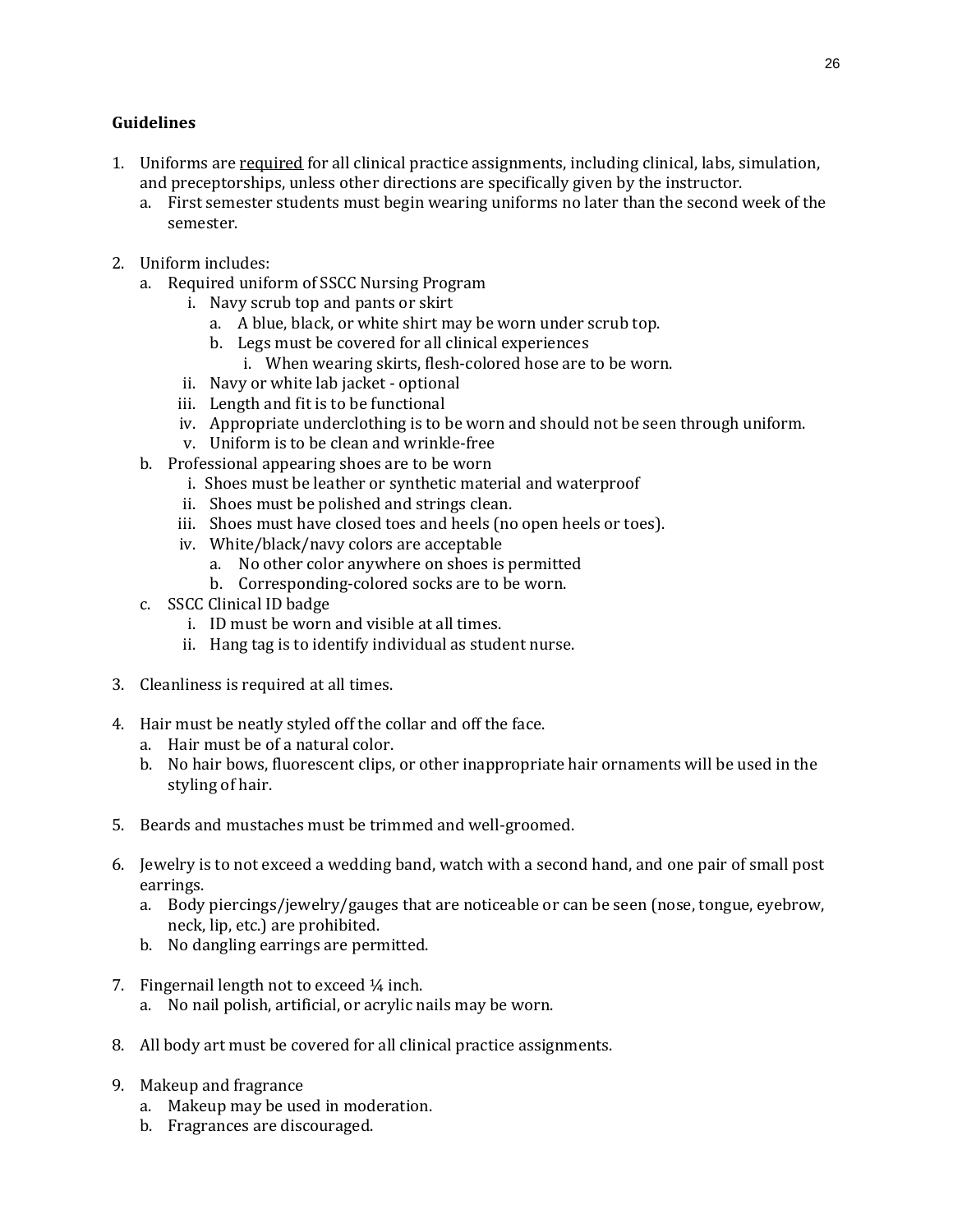- 10. Additional equipment needed for clinical
	- a. Personal stethoscope required
	- b. Bandage scissors required
	- c. Pen light required (provided in  $1<sup>st</sup>$  semester skill pack)
- 11. No smoking permitted while on the clinical site
	- a. Smoking in cars prohibited
- 12. Nourishment
	- a. Breath mints are permitted in moderation
	- b. Snacks may be taken on breaks in the designated areas
- 13. Students arriving for any clinical practice assignment inappropriately attired will be sent home and an unexcused absence will be given for the day. The student will receive an unsatisfactory for all work that day.
	- a. A Professional Behavior Form will be completed by the faculty member.
	- b. Student must schedule appointment with Director before returning to any clinical practice assignment.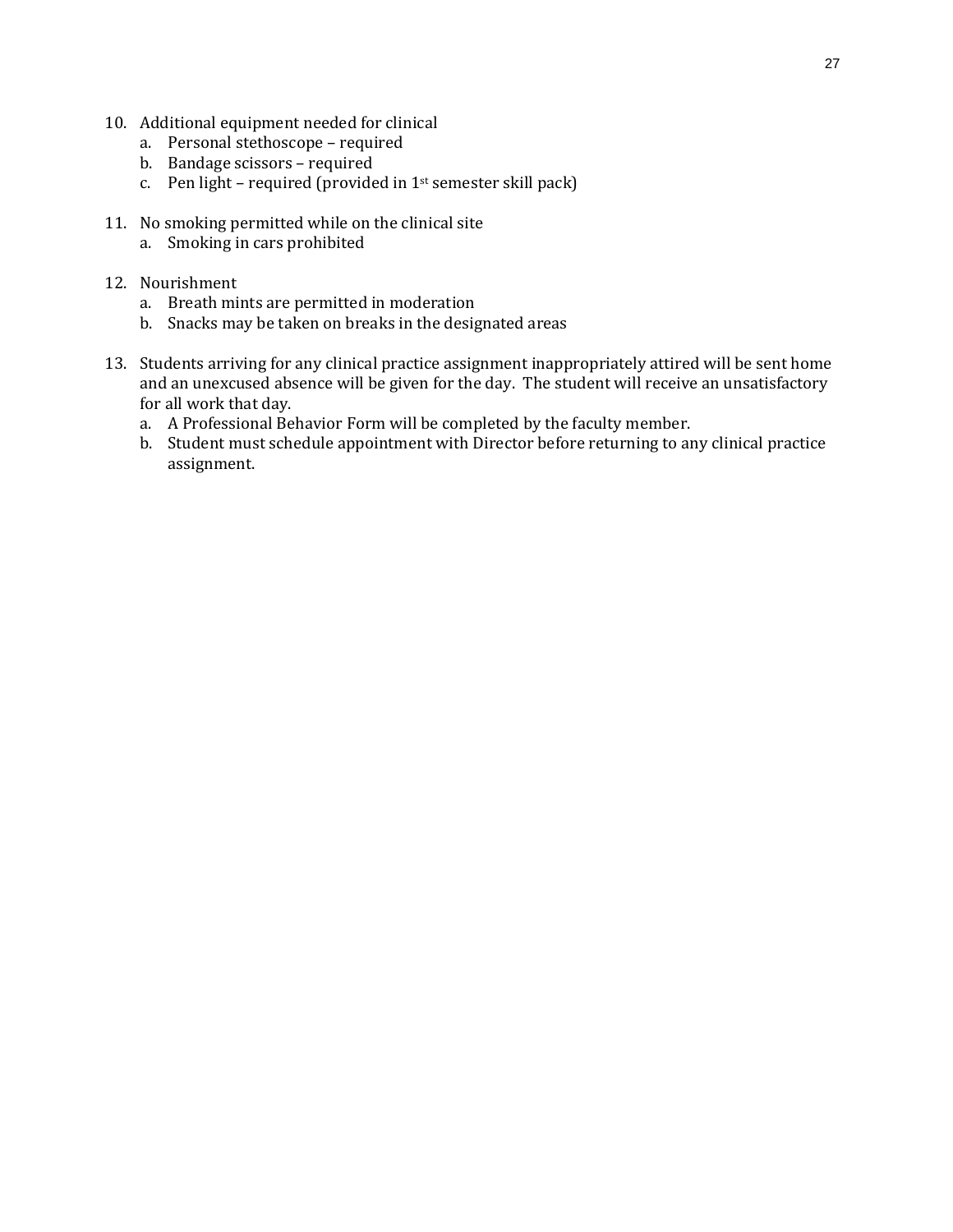| <b>Practical Nursing Program - Semester outline</b> |                                       |                |                |              | effective Spring 2018 |              |              |                |                |
|-----------------------------------------------------|---------------------------------------|----------------|----------------|--------------|-----------------------|--------------|--------------|----------------|----------------|
| Course #                                            | <b>Course Title</b>                   | Credit         |                | Lab          |                       | Clinical     |              | Non            | Tech           |
|                                                     |                                       | Hrs.           | Lect           | hrs          | clock                 | hrs          | clock        | tech           |                |
| <b>First Semester - 14 cr hrs</b>                   |                                       |                |                |              |                       |              |              |                |                |
| <b>BIOL 2205</b>                                    | Anatomy & Physiology I                | 4              |                |              |                       |              |              | 4              |                |
|                                                     | MATH 1135 Allied Health Mathematics   | 3              |                |              |                       |              |              | 3              |                |
| <b>PRAC 1500</b>                                    | <b>Practical Nursing Concepts I</b>   | 5              | 2.75           | 1.25         | 3.75 (56.25)          | $\mathbf{1}$ | 3(45)        |                | 5              |
| <b>PRAC 1200</b>                                    | Pathophysiology                       | $\overline{2}$ | $\overline{2}$ |              |                       |              |              | $\overline{2}$ |                |
|                                                     | Second Semester - 11 cr hrs           |                |                |              |                       |              |              |                |                |
| <b>BIOL 2206</b>                                    | Anatomy & Physiology II               | 4              |                |              |                       |              |              | 4              |                |
| <b>PRAC 1600</b>                                    | <b>Practical Nursing Concepts II</b>  | 5              | 2.22           | $\mathbf{1}$ | 3(45)                 | 1.78         | 5.34(80.1)   |                | 5              |
| <b>PRAC 1300</b>                                    | Pharmacology                          | $\overline{2}$ | $\overline{2}$ |              |                       |              |              |                | 2              |
| Third Semester - 10 cr hrs                          |                                       |                |                |              |                       |              |              |                |                |
| <b>ENGL 1101</b>                                    | <b>English Composition I</b>          | 3              |                |              |                       |              |              | $\overline{3}$ |                |
| <b>PRAC 1700</b>                                    | <b>Practical Nursing Concepts III</b> | $\overline{7}$ | 3.75           | 0.55         | 1.65(24.75)           | 2.70         | 8.1 (121.50) |                | $\overline{7}$ |
|                                                     | <b>TOTAL PROGRAM HOURS</b>            | 35             | 12.72          | 2.8          | 126                   | 5.48         | 246.6        | 16             | 19             |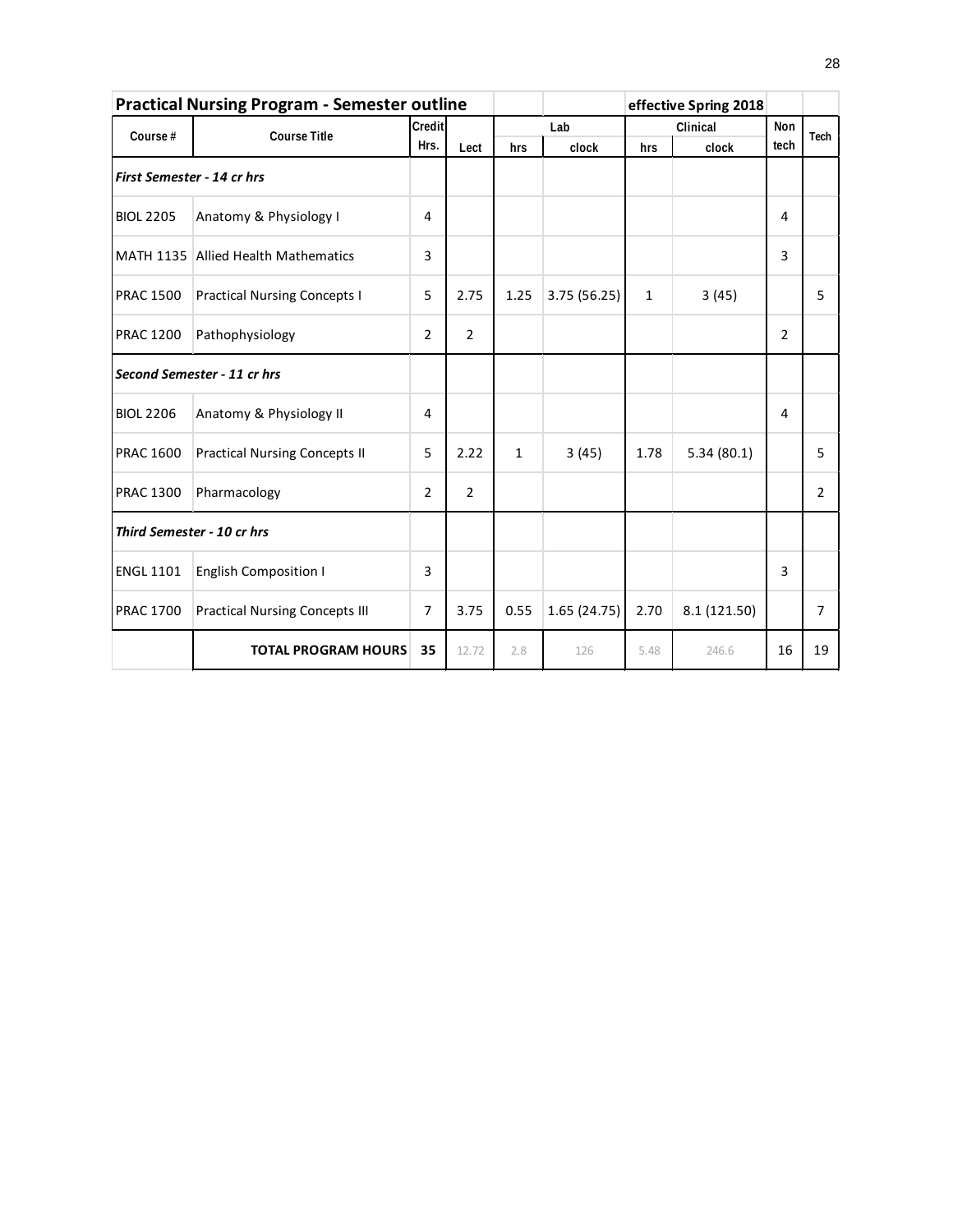## THE FLORENCE NIGHTINGALE PLEDGE

I solemnly pledge myself before God and in the presence of this assembly, to pass my life in purity and to practice my profession faithfully. I will abstain from whatever is deleterious and mischievous, and will not take or knowingly administer any harmful drug. I will do all in my power to maintain and elevate the standard of my profession. And will hold in confidence all personal matters committed to my keeping and all family affairs coming to my knowledge in the practice of my calling. With loyalty will I endeavor to aid the physicians in their work, and devote myself to the welfare of those committed to my care.